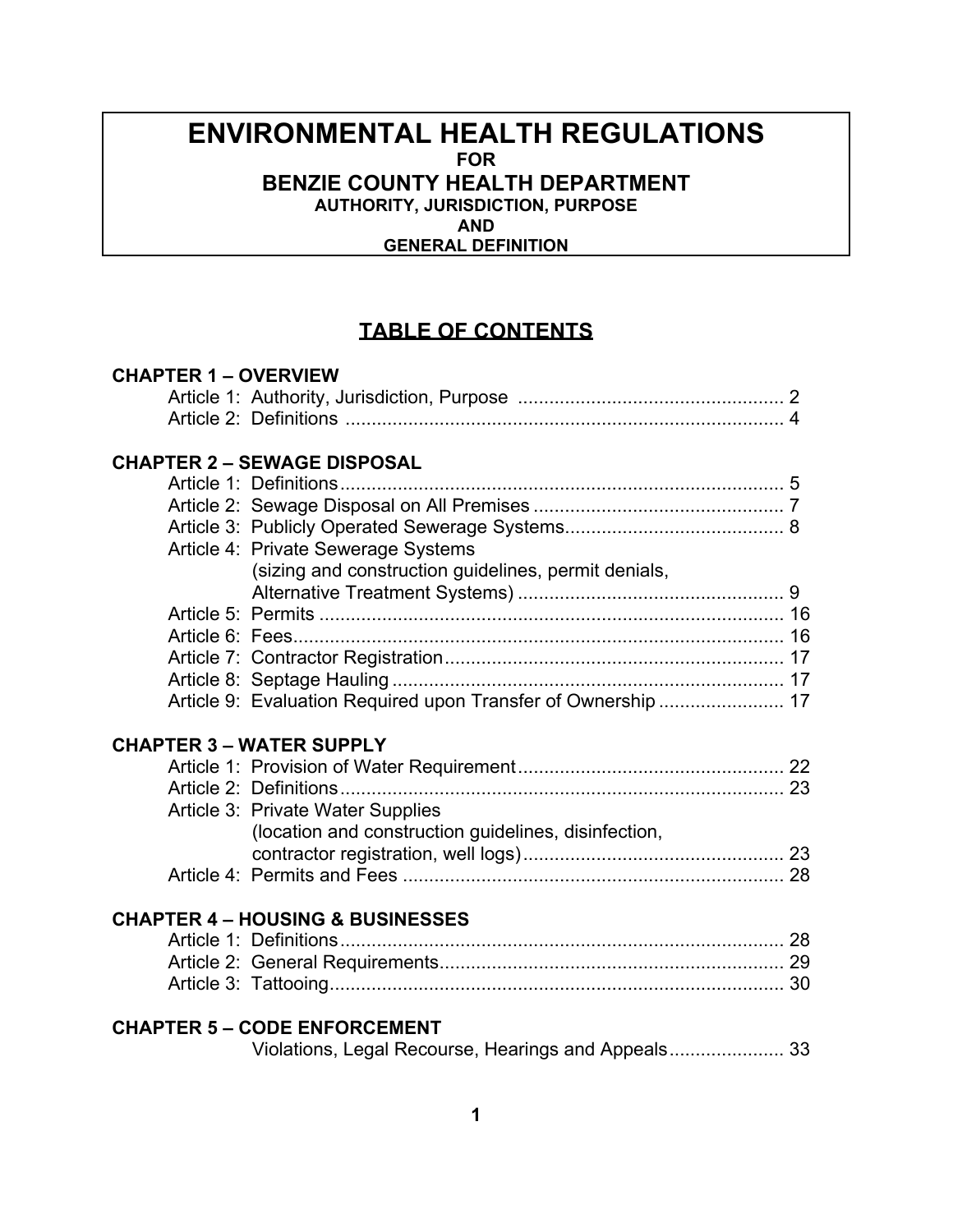# **CHAPTER I ARTICLE I**

# Section 1.11 **AUTHORITY**

By virtue of the power invested in the Committees of the Grand Traverse, Leelanau, and Benzie County Board of Commissioners under 1978 PA 368: MCLA 333.1101 et seq.; MSA 14.15 et seq., as amended, there are hereby provided and adopted the following regulations, rules and ordinance for the protection of the public health, safety and welfare, to prevent the spread of disease, to prevent sources of contamination of property, the public health and the environment, and to otherwise properly safeguard the public health and to implement or carry out the duties or functions vested by law for such purposes, and to regulate sewage and sewage disposal, water supplies, and the sanitation of habitable buildings, dwellings and land, and also to provide for permits for contractors installing sewage disposal or installing or servicing wells, and to provide for notice and regulation of septic systems not in conformance with standards required by law, regulation or ordinance in the County of Benzie, State of Michigan, and to provide for remedies, fines and penalties for violation of such regulations, rules or ordinances. Further, these regulations are adopted by virtue of the duties imposed by the Michigan Environmental Protection Act, 1970 P.A. 127; MCLA 691.1201-7;MSA 14.528(201)-(207), and to prevent or minimize degradation of the environment and the public trust therein as it relates to public health.

# Section 1.12 **JURISDICTION**

The Health Department shall have jurisdiction throughout Benzie County, including cities, villages and townships in the administration and the enforcement of the minimum standards, including all minimum standards or amendments hereafter adopted otherwise specifically stated. Nothing herein contained shall be construed to restrict or abrogate the authority of any municipality, or incorporated city, village or township in Benzie County to adopt more restrictive standards, or to enforce any existing ordinances or standards relating to the regulations, control, or issuance of licenses or the renewal of revocation thereof or the right to charge and collect a fee therefore, provided, that whenever inspection relating to health or sanitation is required, no such municipality shall issue a license without first having obtained written approval from the health officer indicating compliance with the requirements of the Minimum Standards and provided, further, that all existing ordinances or standards shall not be in conflict with these regulations.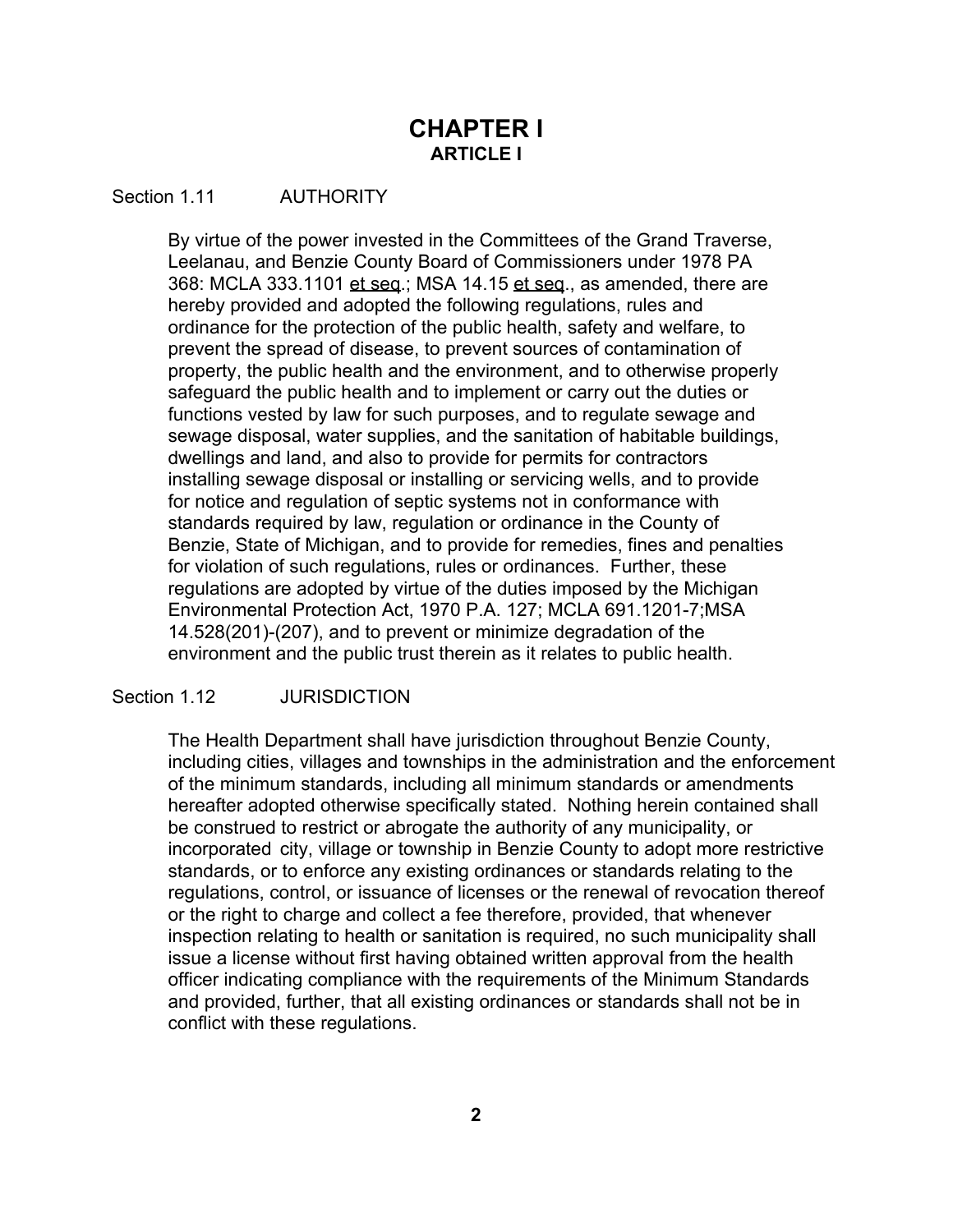# Section 1.13 PURPOSE

The purpose of this sanitary code and its regulations is to protect the public health, safety and welfare, including preventing the spread of disease, sources of contamination of property, surface waters and ground waters, the public health and the environment; this purpose included the implementation for carrying out of duties and functions vested in the Health Department by law; further, but not by way of limitation, this purpose includes the regulation of sewage and sewage disposal, water supplies, sanitation of habitable buildings, dwellings and property for protecting surface and ground water, drinking water and the environment from improper or malfunctioning sewage disposal facilities, systems and devices and from sewage or related liquids and wastes; finally, the purpose includes preventing or minimizing degradation of the environment as it relates to public health.

#### Section 1.14

These Minimum Standards are supplemental to the rules and regulations duly enacted by the Michigan Department of Public Health, and are supplemental to the laws of the State of Michigan relating to the public health or contamination of environment, and shall supersede all local minimum standards heretofore enacted and inconsistent herewith.

### Section 1.15

These Minimum Standards and all regulations added or amended hereto shall become effective in Benzie County on January 1, 1964, after the approval by the majority vote of the individual Boards of Commissioners of the Benzie County, and shall be effective on the date of any amendments in accordance with law, including the Amendment of January 1, 1972 and the Amendment of December 31, 1989. Any county within the Department District may adopt these regulations, and upon such adoption or approval by the County Board of Commissioners these regulations shall have full force and effect in such county even though not adopted by any other county within the District, pursuant to 1978 Public Act 368; MCLA 333.1101 et seq.; MSA 14.15 et seq. These regulations shall take effect on December 31, 1989.

# Section 1.16 SEVERABILITY

The provisions of this code are hereby declared to be severable and if any clause, sentence, word, section or provision is declared void or unenforceable for any reason by a court of competent jurisdiction, the remaining portions of said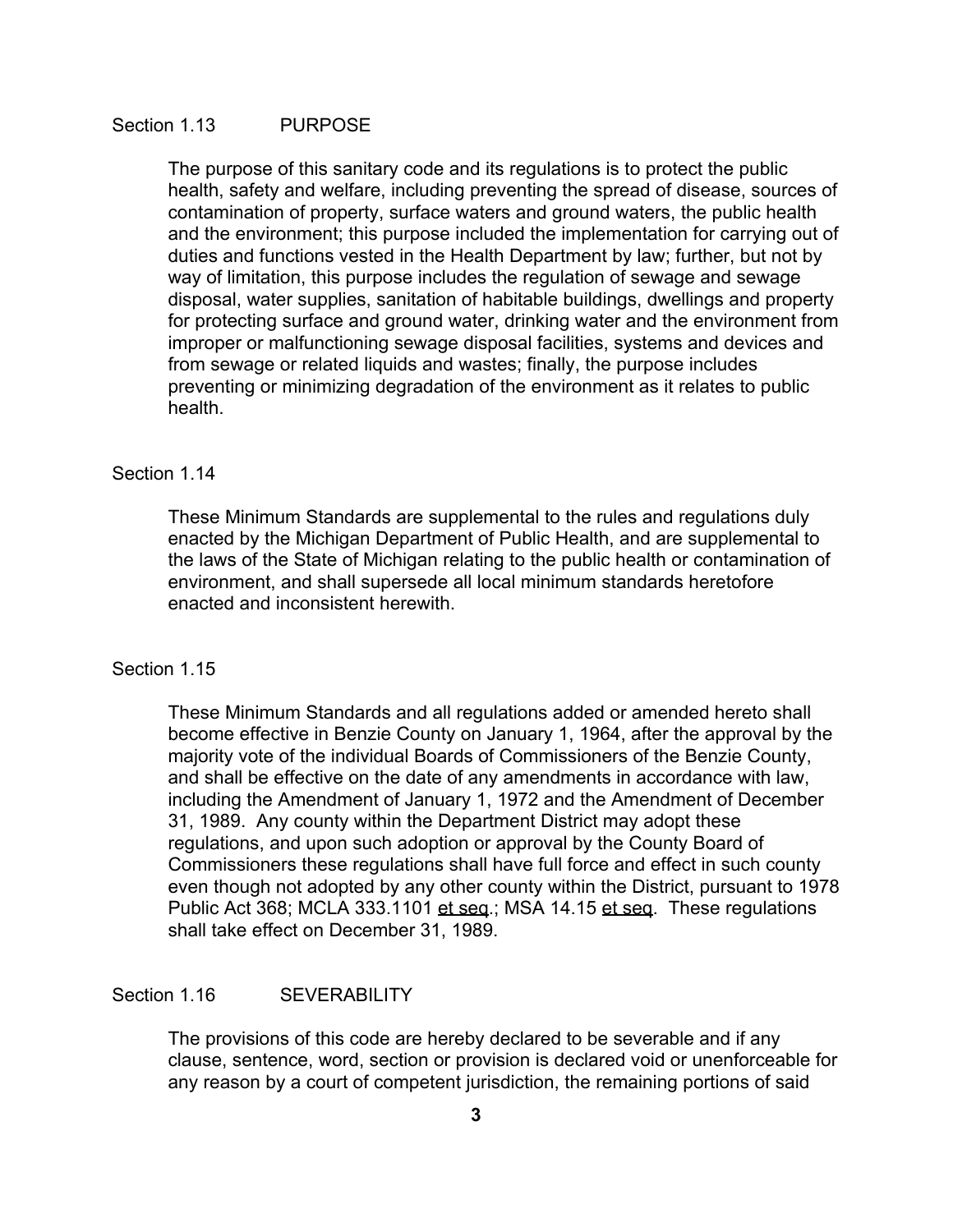code shall remain in full force and effect.

# **ARTICLE II**

# Section 1.20 DEFINITIONS

When not inconsistent with the context, words used in the present tense include the future, words used in the singular number include the plural, and words in the plural include the singular number. The word "shall" is always mandatory and not merely directional. Words and terms not defined herein shall be interpreted in the manner of their common usage.

# Section 1.21 WORDS AND TERMS

The following words and terms used in the Sanitary Code Regulating Sewage Disposal, Water Supplies, and Sanitation of Habitable Buildings in Benzie County, Michigan, unless otherwise expressly stated shall have the following meaning:

# Section 1.22 BOARD OF HEALTH

The term "Board of Health" shall mean the health committee of the Benzie County Boards of Commissioners.

# Section 1.23 **HEALTH DEPARTMENT**

The term "Health Department" shall mean the Benzie County Health Department.

# Section 1.24 HEALTH OFFICER

The term "Health Officer" shall mean the director or the acting director or his duly authorized representative of the Benzie County Health Department or their successors.

# Section 1.25 MUNICIPALITY

The term "Municipality" shall mean any incorporated city, village, or township within the county of Benzie.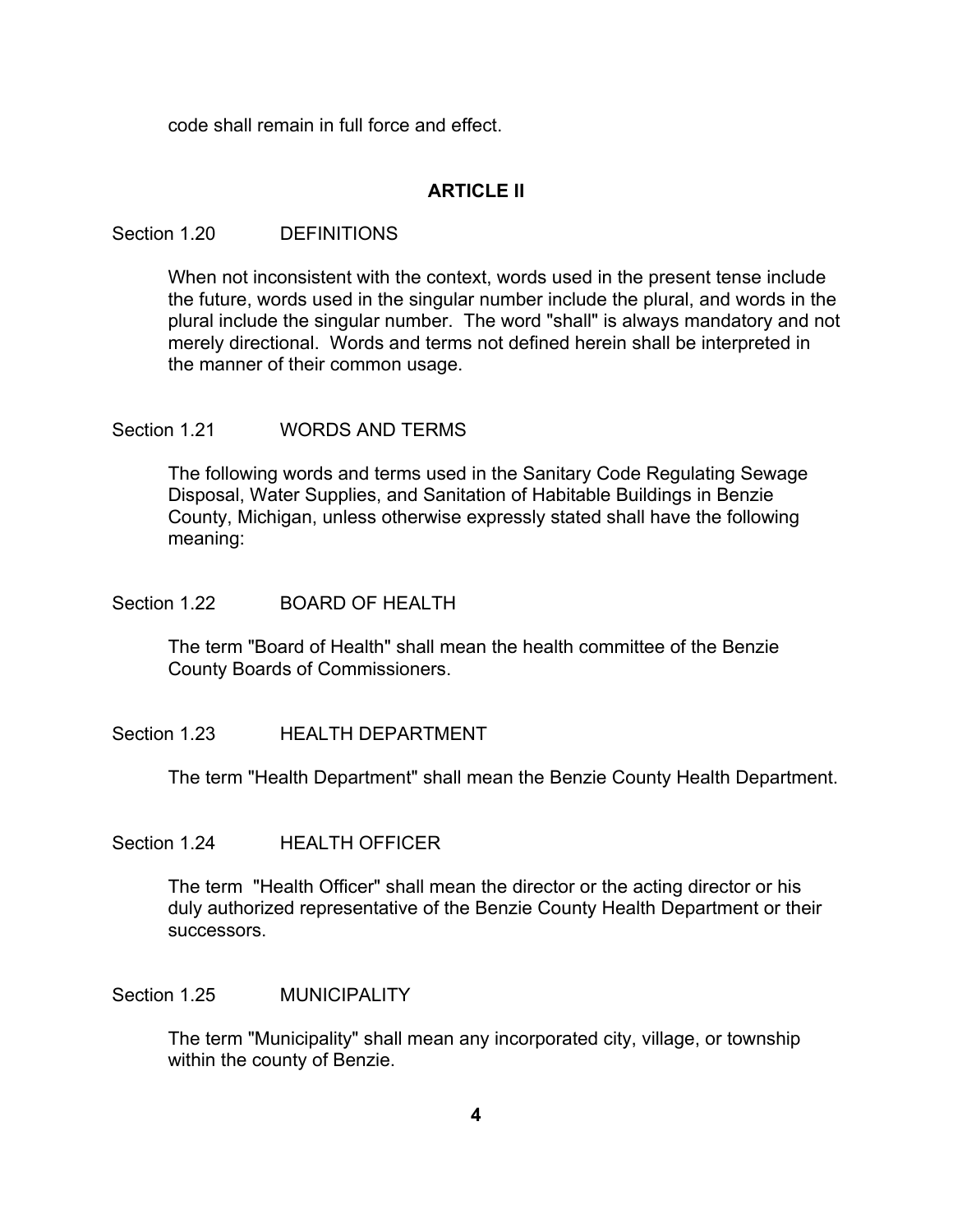#### Section 1.26 HABITABLE BUILDING

The term "habitable building" shall mean any structure where persons reside, are employed or congregate.

#### Section 1.27 PREMISE

"Premise" shall mean any tract of land, or portion thereof, or combination of tracts of land under single or common ownership, operation or control, on which is located a dwelling, structure, water well or septic tank, drains, drain field, underground tank or pipes or similar appurtenances containing sewage or other contaminants or combination thereof.

### Section 1.28 PERSON

The term "person" shall mean any individual, firm, partnership, party, corporation, company, society, association, or other legal entity.

### Section 1.29 DWELLING

The term "dwelling" shall mean any building, structure, tent, shelter, trailer, or vehicle or portion thereof, which is occupied, will be occupied, or was heretofore occupied in whole or part as home, residence, living or sleeping, or other gathering place designed or used by one or more human beings either permanently or transiently, or occupied in whole or in part as a business wherein one or more human beings is engaged in commercial or industrial activities on either a permanent or temporary basis.

# **CHAPTER II – SEWAGE DISPOSAL ARTICLE 1 – DEFINITIONS**

# Section 2.10 SEWAGE

"Sewage" shall mean the liquid and waste, or combination thereof, from all habitable buildings, dwellings, and commercial or industrial establishments, and shall include human excreta and waste or other hazardous, toxic, or chemical waste pollutants or contaminants from sinks, lavatories, bathtubs, showers, laundries, drains or other conduits or method of collecting, carrying, storage, enclosing, decomposing, and disposing of waste of an organic or inorganic nature, singularly or in any combination thereof.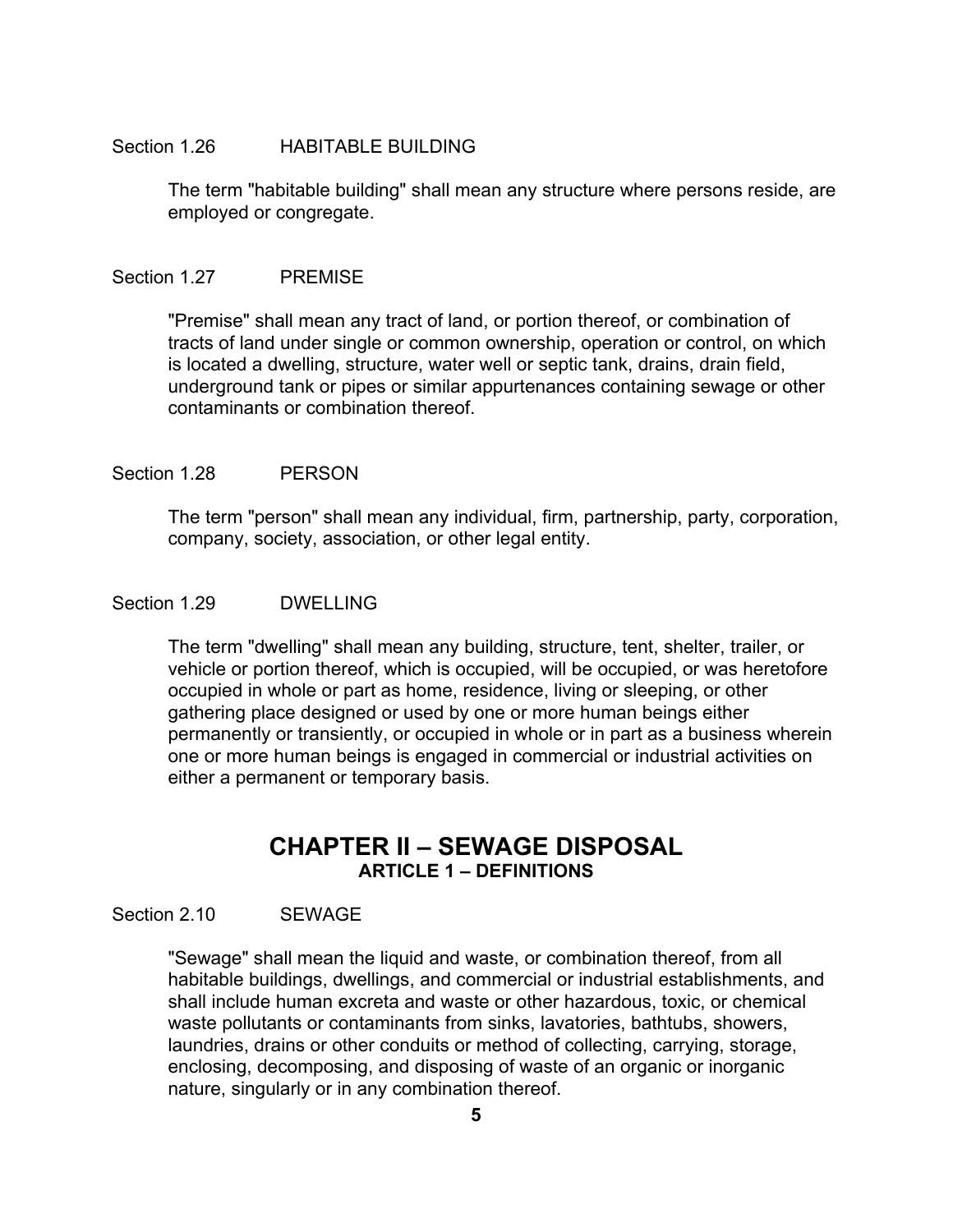# Section 2.11 SEWAGE DISPOSAL FACILITIES

"Sewage Disposal Facilities" shall mean a sanitary privy, flush toilet, septic tank, drain, sub-surface disposal absorption system, or other similar toilet device or method used in the collection, storage, enclosure, decomposing and/or disposal of sewage, human excreta or other waste including but not limited to hazardous, toxic, or chemical wastes or other pollutants or contaminants, singularly or in combination with sewage or human excreta. "Sewage Disposal Facilities" shall include all similar contrivances used in the collection, storage, enclosing, decomposing and disposal of sewage or such other waste whether specifically enumerated herein or not; however, the term shall not include a solid waste disposal facility or hazardous waste disposal facility that has been approved pursuant to 1978 P.A. 641; MCLA 299.501-.551; MSA 13.30(1)-(51); or 1979 P.A. 64; MCLA 299.401-.437; MSA 12.29(1)-(37).

### Section 2.12 SEWER

A "sewer" is a conduit for carrying sewage.

# Section 2.13 SEWAGE SYSTEM

A "sewage system" is composed of the sewage collection system and the sewage disposal facilities.

# Section 2.14 SEPTIC TANK

A "septic tank" shall mean a watertight tank or receptacle of sufficient size and constructed of concrete or other approved non-corrodible material and used for the purpose of receiving sewage and to provide for the separation of substantial portions of the suspended solids in such sewage and for the partial treatment by bacterial action on the solids so separated.

# Section 2.15 DOSING TANK

A "dosing tank" is a water tight tank or receptacle used for the purpose of retaining the overflow or effluent from a septic tank, pending the automatic discharge of such effluent to a selected point.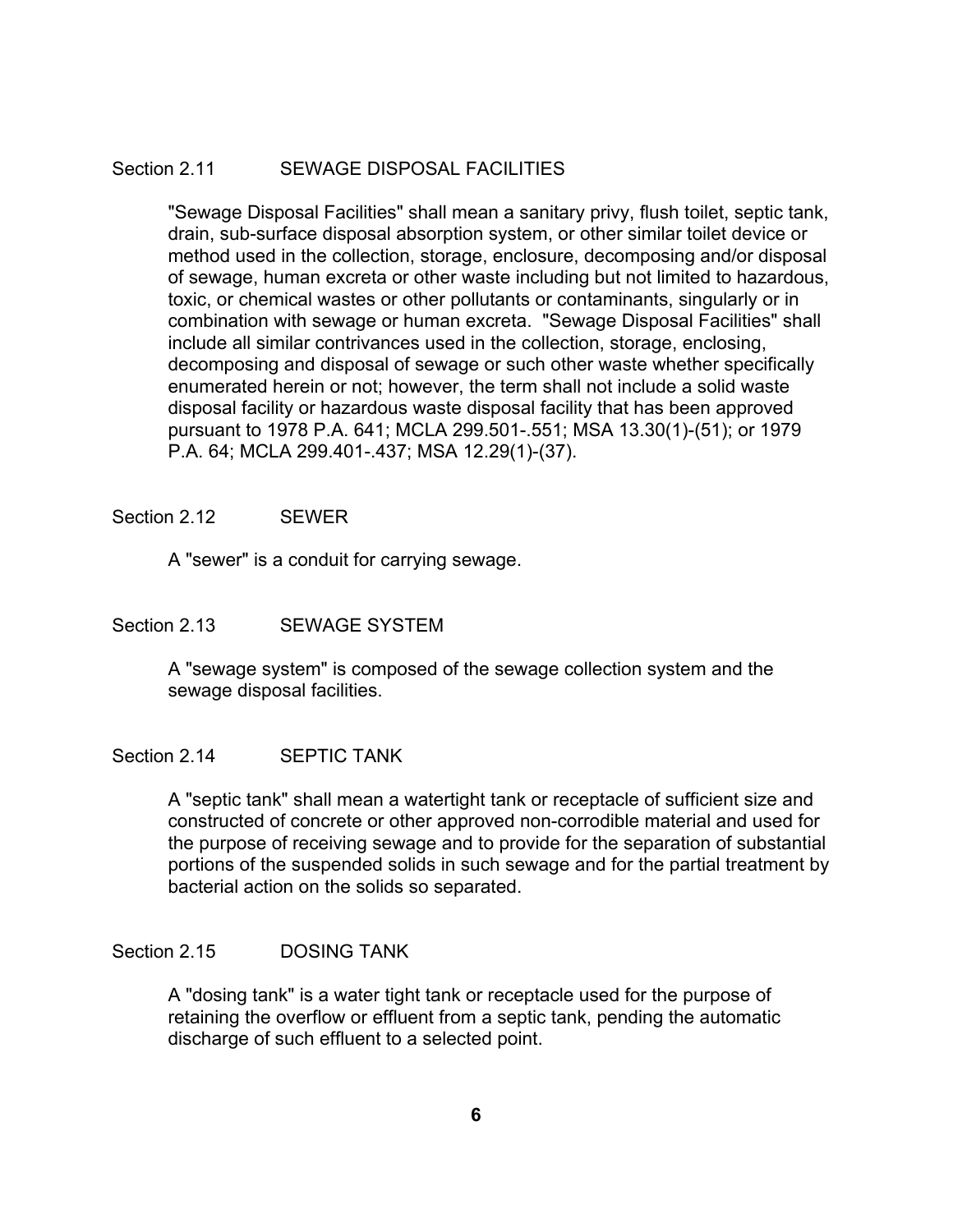# Section 2.16 **AUTOMATIC SIPHON**

An "automatic siphon" is a mechanical device which will automatically cause a liquid entering a receptacle to be retained until a predetermined water level has been attained after which such liquid is automatically released from the receptacle until a second predetermined level has been reached, at which time the flow from such receptacle ceases until the liquid level has again been attained.

# Section 2.17 SUB-SURFACE DISPOSAL FIELD

A "sub-surface disposal field" shall mean a system for distributing septic tank over-flow or effluent beyond the ground surface by means of a line or a series of branch lines of drain tile with open joints so as to allow the overflow or effluent to be absorbed by the surrounding soil.

# Section 2.18 FLUSH TOILETS

A "flush toilet" shall mean a type of closet or plumbing device containing a portion of water which receives human excreta and is so designed as by a means of a flush of water to discharge the contents of the receptacle into a sewage system.

# Section 2.19 OTHER TOILET AND SEPTIC DEVICES

"Other toilet and septic devices" shall mean privies, septic toilet, chemical toilet or closet, holding tanks, or other similar devices used for the collection, storage, disposal of sewage or other wastes as defined in the Code and Regulations.

# **ARTICLE II – SEWAGE DISPOSAL ON ALL PREMISES**

Section 2.20

It shall be unlawful for any reason to occupy, or permit to be occupied, any premises which are not equipped with adequate facilities for the disposal in a sanitary manner as prescribed.

Section 2.21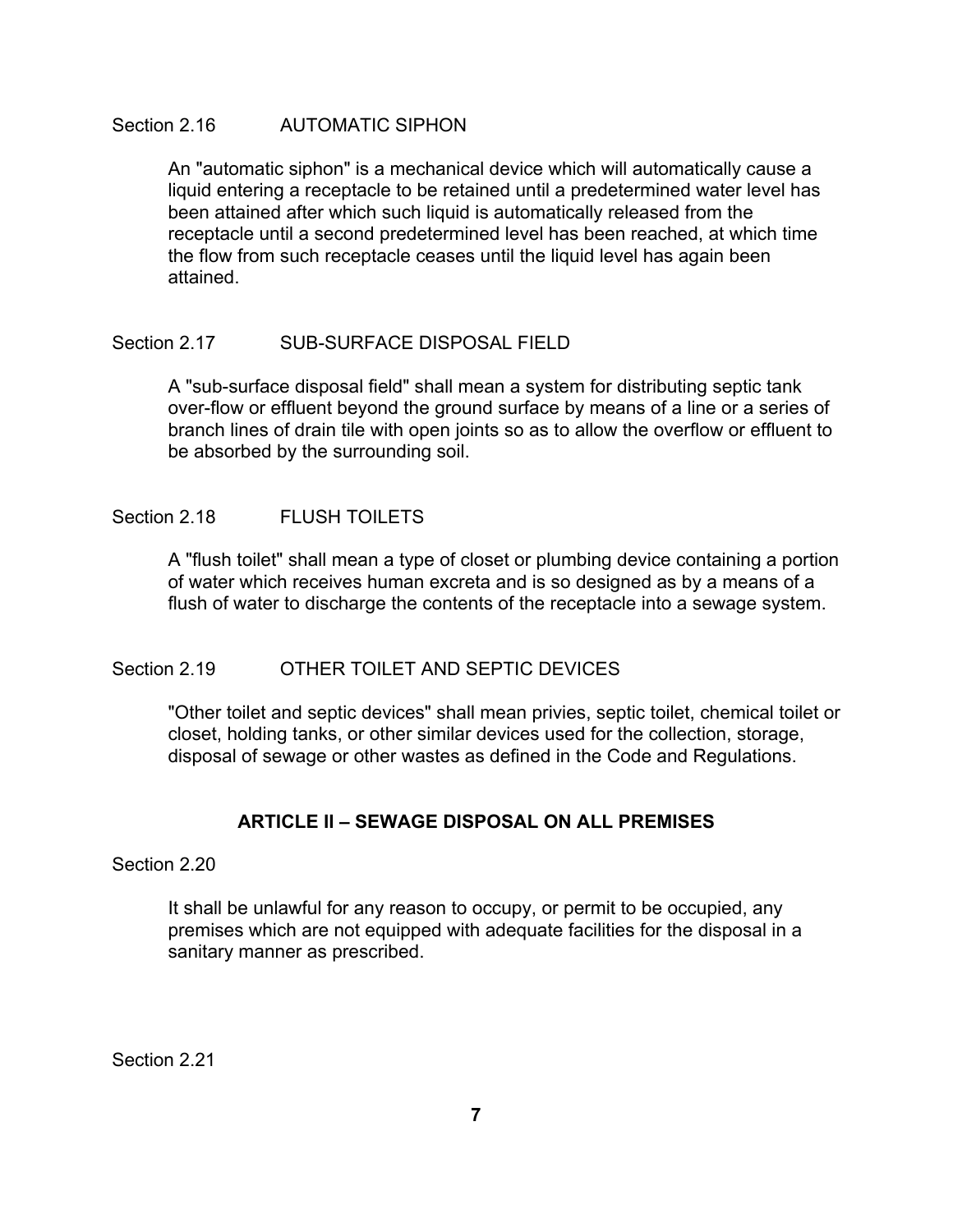All privies and other toilet devices shall be constructed and maintained in accordance with state law and regulations.

### **ARTICLE III – PUBLICLY OPERATED SEWERAGE SYSTEMS**

#### Section 2.30 SEWAGE FLOWING IN A PUBLIC DITCH

Whenever the health officer shall determine that sewage is flowing or is being discharged from the outlet of any private drain into any public drainage system so as to create a public health hazard, he shall notify in writing the person or persons owning, leasing or residing on such premises from which such sewage originates to connect such sewage flow to a sewage system which meets these minimum standards. If at the end of 30 days after such written notice has been served on the owner, lessee, or resident, the sewage system has not been brought into compliance with these minimum standards, the health officer with the approval of the Benzie County Drain Commissioner shall cause the outlet of such a drain carrying sewage to be plugged until such time as the sources of the sewage have been eliminated, or the sewage system meets these minimum standards.

# Section 2.31 PRIVIES WHERE MUNICIPAL SEWERAGE SYSTEM IS PROVIDED

No privy shall hereafter be constructed on, or moved to any premises where the service of a publicly operated sewerage system is available. All privies on premises connected to a publicly operated sewerage system shall be removed from over the vault when said connection is made. The privy vault shall then be covered with at least twelve inches of compacted earth, and the building rendered unusable as a toilet facility. All other sewage disposal facilities replaced by connection to a publicly operated sewerage system shall be abandoned in such a manner as to prevent any nuisance or menace to the public health.

# Section 2.32 OTHER SEWAGE DISPOSAL FACILITIES WHERE A MUNICIPAL SEWERAGE SYSTEM IS PROVIDED

All flush toilets, lavatories, sinks, bathtubs, showers, and laundry drains hereafter constructed on a premise where the service of a publicly operated sewerage system is available shall be connected with said publicly operated system. When any existing sewage disposal facility serving any premises where a publicly operated sewerage system is available and required by law, or 1978 P.A. 368; MCLA 333.12752-8; MSA 14.15(12752-8) is found to be in violation of any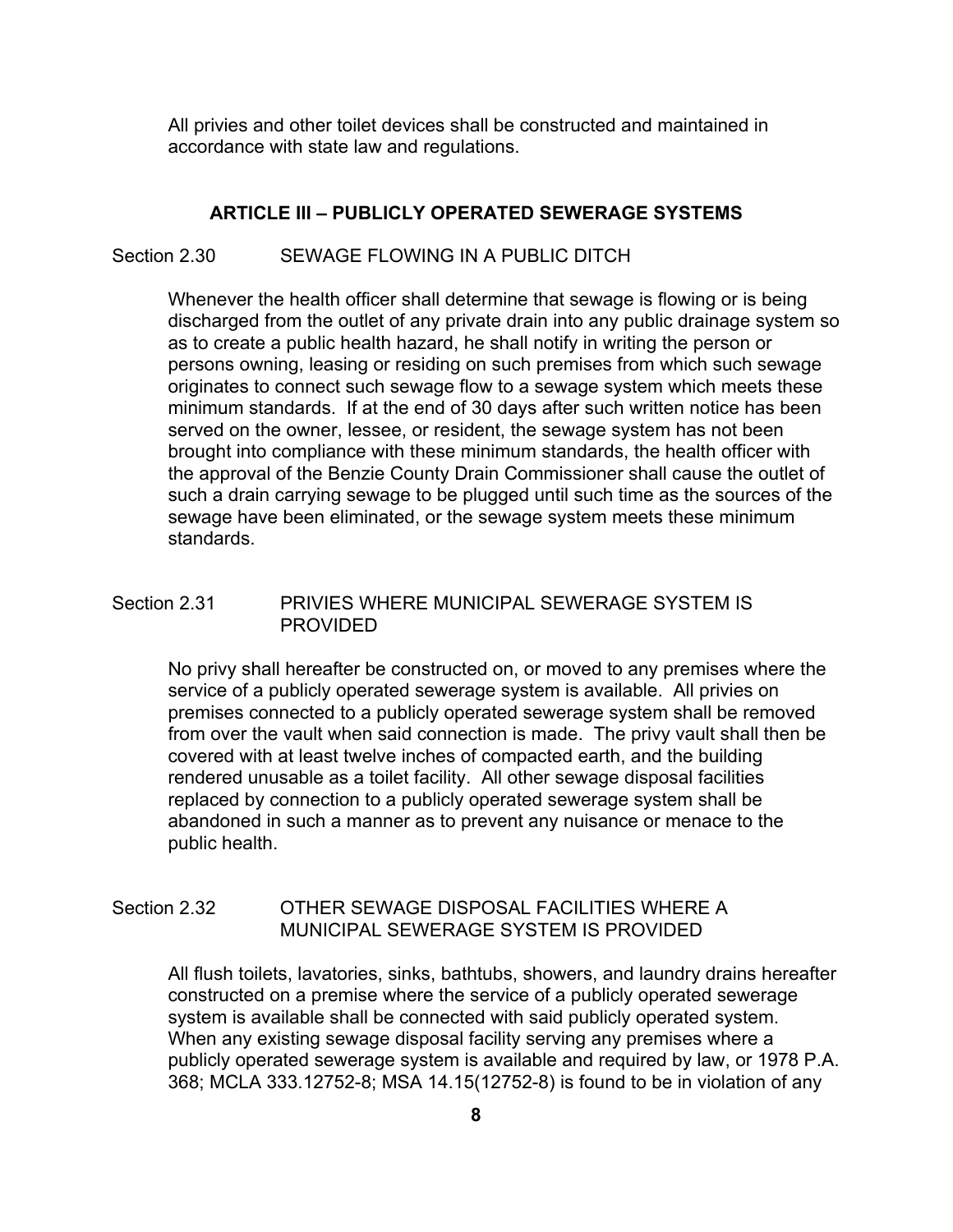provision or standard of these Regulations, or of any other applicable health or contamination laws, ordinances or regulations, the owner or occupier of the premises shall connect to said publicly operated sewage system within sixty (60) days after receipt of written notice of such violation from the health officer. In the event that such correction is not made within the sixty (60) day period, then the health officer or Health Department, or their duly authorized representative, is hereby authorized to seek court enforcement for injunctive relief, fines, civil penalties or damages as authorized by this Sanitary Code or as authorized by other health or contamination laws, ordinances or regulations.

When an owner of the premises receives such written notice provided in this section, the owner shall furnish written notice of such fact to any prospective purchaser of the premises after receipt of written notice from the health officer up until the date that the corrections are completed and certified by a health officer.

# **ARTICLE IV – DISPOSAL OF WATER CARRIED SEWAGE ON PREMISES WHERE A PUBLICLY OPERATED SEWERAGE SYSTEM IS NOT AVAILABLE**

# Section 2.40 GENERAL REQUIREMENTS

All flush toilets, lavatories, bathtubs, showers, laundry drains, sinks, and any other similar fixtures or devices to be used to conduct or receive water carried sewage shall be connected to a septic tank or some other device in compliance with these minimum standards and the Michigan Department of Public Health regulations and finally disposed of in a manner in compliance with these minimum standards and the Michigan Department of Public Health regulations and any other applicable law ordinance, or regulations.

Provided that any such facilities existing at the time these standards are adopted, which in the opinion of the health officer may become a nuisance or menace to the public health shall be connected to a septic tank or other approved device and finally disposed of in a manner in compliance with these standards and the Michigan Department of Public Health requirements. Footing drains, roof water, and any other similar waste not defined as sewage shall not be connected into the sewage disposal system.

# Section 2.41 SEWAGE DISCHARGE

Under no condition may sewage, the overflow of a septic system, or any other waste be permitted to discharge to any land, surface water, or ground water or thing other than to an approved sewage disposal facility or municipal sewerage system in accordance with law or the regulations set forth in this code.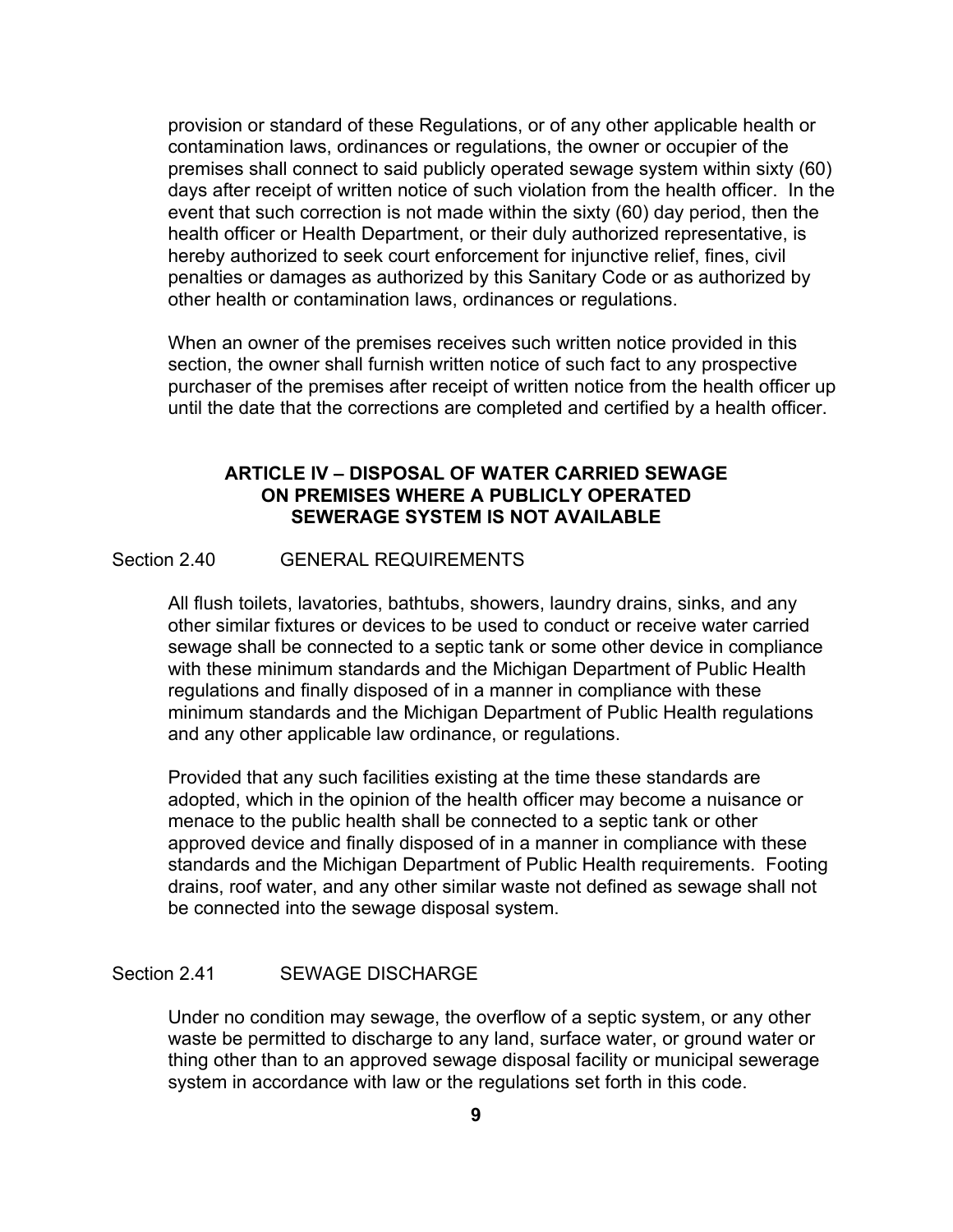# Section 2.411 TYPE AND LOCATION

No unexposed sewers or pipe used to conduct untreated sewage from a dwelling or habitable building shall be located closer than 10 feet from the nearest unprotected water suction line, well casing, spring structure or other potable water source. When such unexposed pipe or sewer is closer than 50 feet from any unprotected water suction line, well casing, spring structure, or other potable water source, such sewer line shall be constructed of extra heavy cast iron pipe with leaded and caulked joints, tested for water tightness or cast iron pipe with watertight joints, or other pipe of equal quality approved by the health officer. Where any such pipe or sewer is located inside or beneath a habitable building or dwelling or within five feet outside the inner face of such building foundation wall such sewer pipe shall be constructed of such material as described above.

# Section 2.412 SIZE

Such pipes or sewers shall have a minimum diameter of 3 inches or larger.

# Section 2.413 GRADE

Sewers shall be laid at such a grade as to maintain a sewage flow velocity of not less than two feet per second when flowing full. Sewers three to six inches in diameter shall have a grade of not less than twelve inches per 100 feet or one inch per eight feet of sewer pipe.

Section 2.430 SEPTIC TANKS

Section 2.431 LOCATION

Septic tanks shall be located at least:

- A. 50 feet from any potable water supply, well, spring, or unprotected suction line (75 feet from Type II and III wells).
- B. A minimum isolation distance of 50 feet shall be maintained from any lake, pond, creek, or other surface water flooding or its highest flood plain elevation.
- C. No septic tank shall be located closer than 5 feet to any footing or foundation wall.
- D. No septic tank shall be located closer than 10 feet to any lot line.
- E. No septic tank shall be placed where it is inaccessible for cleaning or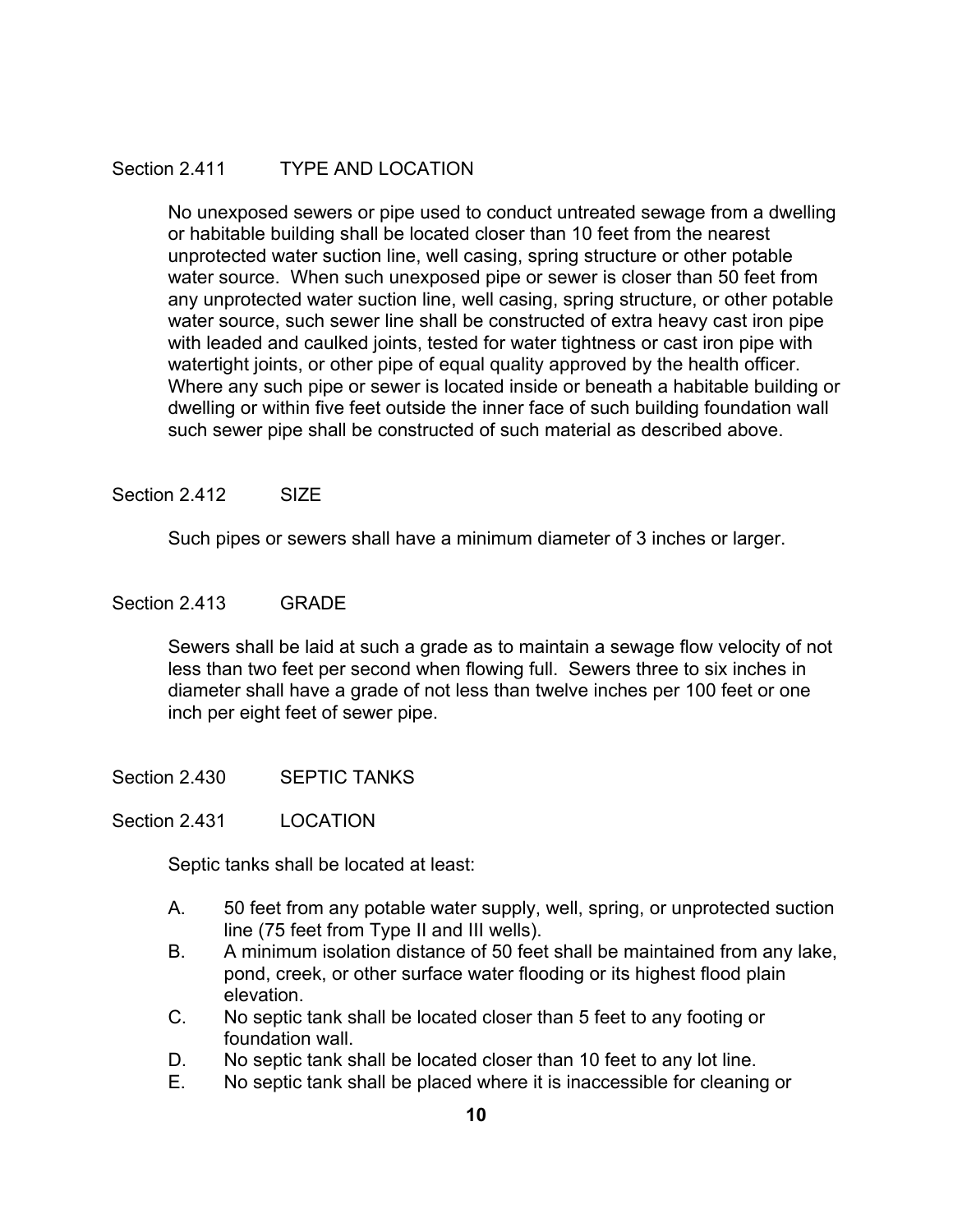inspection, nor shall any structure be placed over any septic tank rendering it inaccessible for cleaning or inspection.

# Section 2.432 MATERIALS AND CONSTRUCTION

Septic tanks shall be of watertight construction and of material not subject to decay or corrosion. Concrete block or bricks at least eight inches in thickness may be used in septic tank construction. Cinder blocks shall not be approved for septic construction. Septic tanks shall be provided with one or more suitable openings with watertight cover to permit cleaning and inspection. The outlet from such tank shall be equipped with a sanitary tee to prevent the escape of floating or settled solids. The inlet shall be designed to permit gasses collected above the liquid level to pass through the inlet and out the vent pipe serving the sewers leading into the septic tank. The center of the inlet shall be held a minimum of two inches above the center of the outlet.

# Section 2.433 CAPACITY

Septic tanks hereafter installed shall have a liquid capacity of at least the average volume of sewage flowing into it during any 24-hour period. If a compartment tank is installed, the first compartment shall have not less than onehalf nor more than two-thirds the total capacity. The following capacity for septic tanks shall be required except in the opinion of the health officer where increased capacities may be required:

- A. Two-bedroom dwelling 1000 gallons (with garbage grinder - 1000 gallons)
- B. Three-bedroom dwelling 1200 gallons (with garbage grinder - 1600 gallons)
- C. Four-bedroom dwelling 1600 gallons (with garbage grinder - 2000 gallons)
- D. Five bedrooms or greater will require special computation by the health officer to determine the size of tank to be installed.
- E. A commercial establishment, industry, or semi-public establishment will also require special computation by the health officer to determine the size of the tank to be installed.

# Section 2.440 DOSING TANK

The health officer may require that dosing tanks be provided with automatic siphons or pumps of a type approved by the Michigan Department of Public Health be used on installations where the daily flow rate is 1500 gallons per day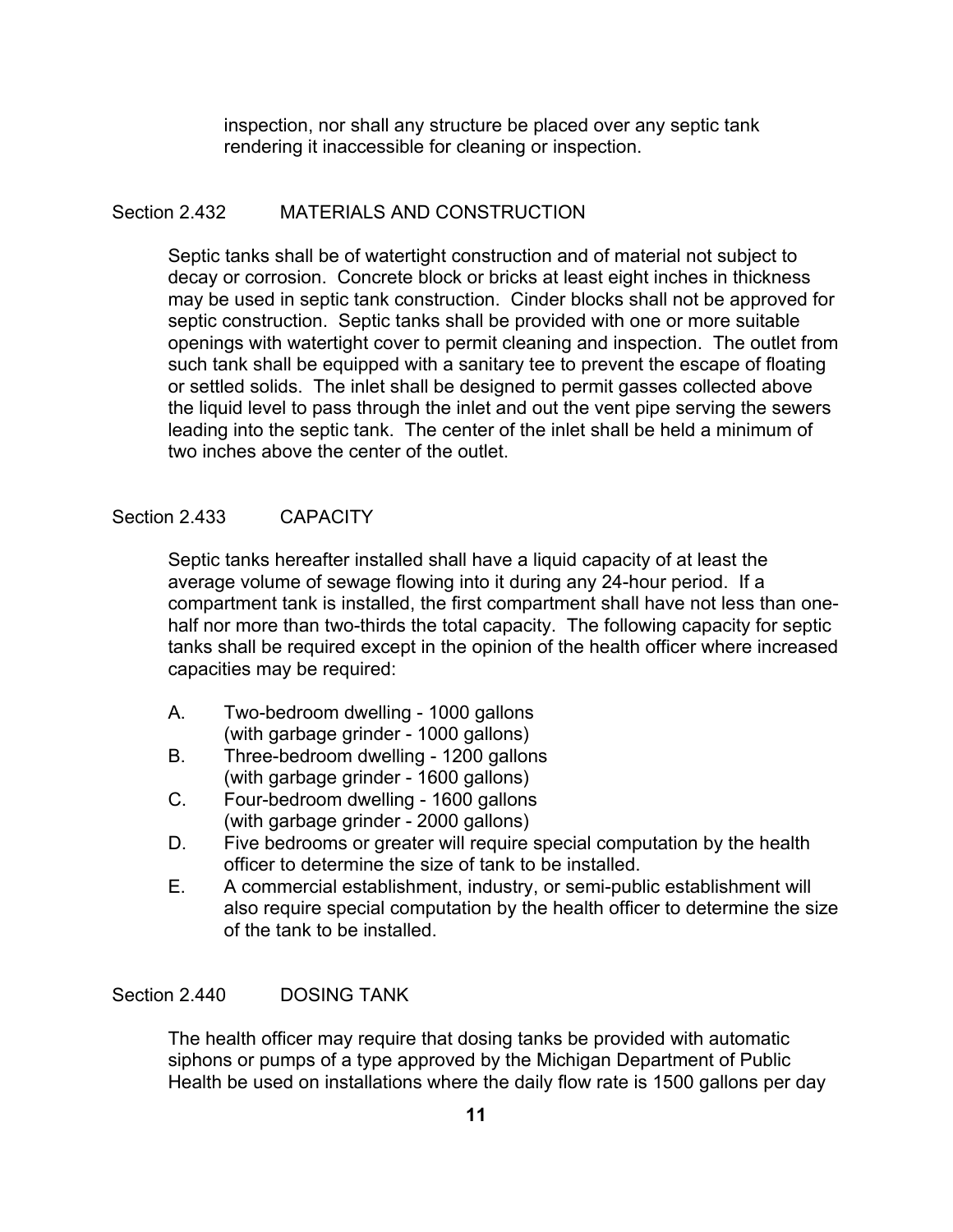or more.

### Section 2.450 SUB-SURFACE DISPOSAL SYSTEM

- A. Location-same as for septic tanks (Sec. 2.431)
- B. No system shall be located closer than 10 feet to any footing or foundation wall.
- C. The bottom of the disposal system shall not be over 42 inches below the finished grade and not less than 4 feet above the maximum high water table.

Section 2.451 SIZE

Sub-surface disposal system lines shall have a diameter of not less than four inches, or in the case of pressure distribution, 1-1/2 inches.

### Section 2.452 QUALITY

Sub-surface disposal system lines shall be constructed from perforated plastic tile or other equivalent material as approved by the Michigan Department of Public Health and/or the health officer.

# Section 2.453 DEPTH, SLOPE, AND LENGTH OF LINES

The top of the sub-surface distribution lines shall not be less than 12 inches nor more than 30 inches below the finished grade. Slopes of the distribution lines shall be not more than 1-1/4 inch per 50 feet. Length of any one lateral line shall not exceed 75 feet.

### Section 2.454 HEADERS

The watertight header shall be constructed from solid plastic tile or such other material as approved by the Michigan Department of Public Health and/or the health officer. Headers shall be set true and level so as to afford an even distribution of all septic tank effluent throughout the sub-surface disposal area.

Section 2.455 FILTER MATERIAL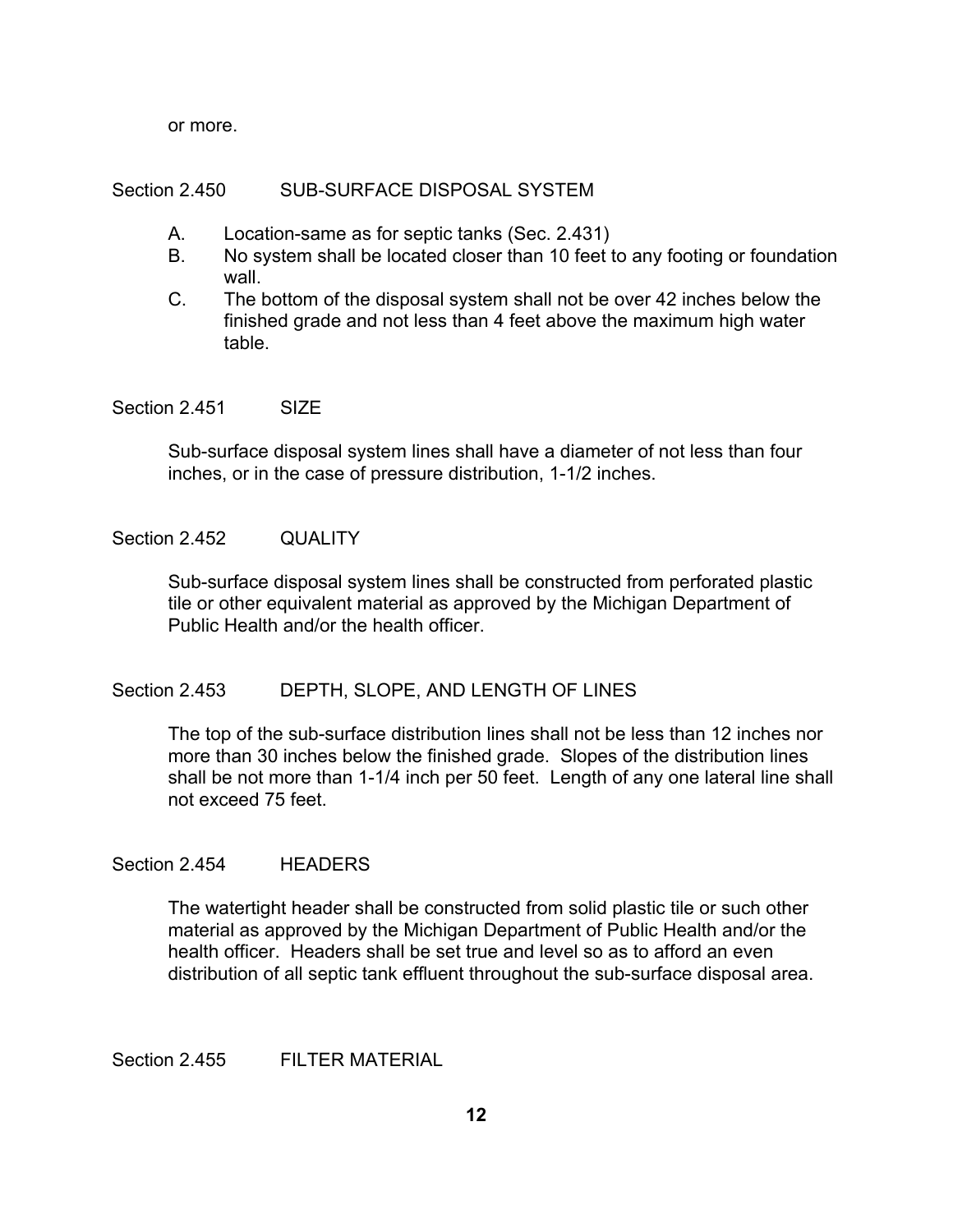Sub-surface disposal system lines for distributing septic tank effluent for direct soil absorption shall be laid over at least six inches of clean and/or washed stone from one-half to one and one-half inches in size. A total minimum depth of 12 inches filter material is required.

### Section 2.456 TRENCH CONSTRUCTION

Trenches shall not be less than 24 inches nor greater than 48 inches wide at the bottom. The use of trenches as a means of sewage disposal shall be at the discretion of the health officer.

#### Section 2.457 SUB-SURFACE DISPOSAL SYSTEM

The minimum sub-surface disposal system area is depended upon average daily volume of septic tank effluent and the type of natural soils present in the proposed disposal area. The following minimum sizing shall be used except where in the opinion of the health officer a variation in sizing is necessary:

| Soil                             | Minimum disposal area per single family residence |              |              |  |
|----------------------------------|---------------------------------------------------|--------------|--------------|--|
|                                  | 2bdrm/less                                        | 3bdrm/less   | 4bdrm/less   |  |
| Coarse sand<br>or gravel         | 450 sq ft                                         | $600$ sq ft  | 750 sq ft    |  |
| Medium sand                      | $600$ sq ft                                       | 750 sq ft    | 900 sq ft    |  |
| Fine sand and<br>Loamy sand      | 750 sq ft                                         | 900 sq ft    | 1050 sq ft   |  |
| Sand Loam                        | 900 sq ft                                         | 1050 sq ft   | 1200 sq ft   |  |
| Loam and Sand<br>Clay Loam       | 1050 sq ft                                        | 1200 sq ft   | 1350 sq ft   |  |
| Clay, Clay Loam<br>and Silt Loam | not suitable                                      | not suitable | not suitable |  |

Section 2.458 PERMIT DENIAL

A permit to install an on-site sewage disposal system may be denied for any of the following reasons: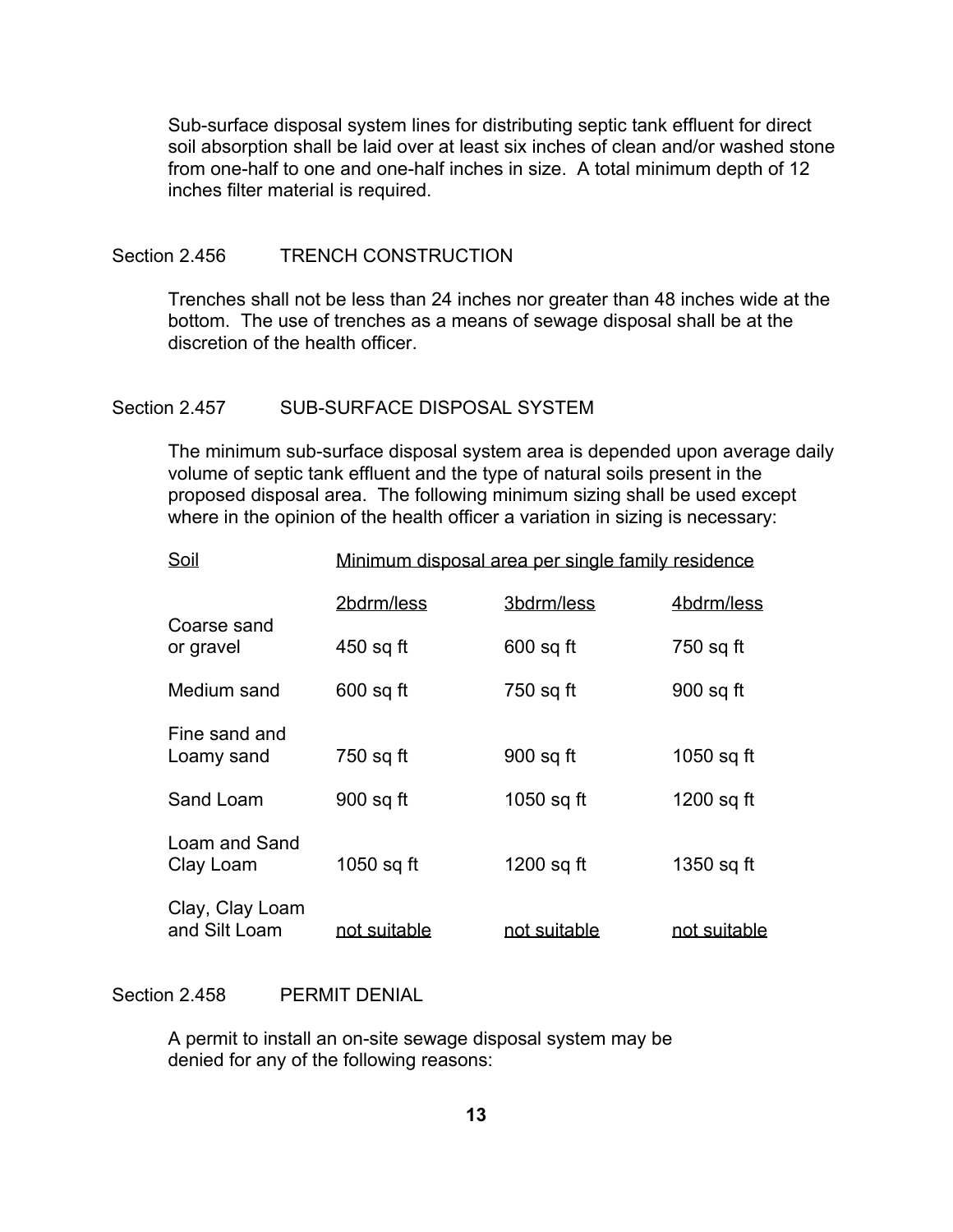- A. Where an impervious layer of hard pan is encountered at less than four feet from the natural ground surface.
- B. Where the known high ground water table is encountered within four feet of the natural ground surface.
- C. In heavy soils where the drop in water level is over 45 min. per inch by standard percolation test.
- D. Where silts, mucks, or unstable soils are encountered.
- E. Where lot size does not provide adequate area to maintain requirements as set forth in Sec. 2.40 through 2.457.
- F. Where it has been determined that one or more of the following exists:
	- 1. The proposed sewage disposal system is likely to adversely affect the public health, or the environment where the adverse affect on the environment endangers the public health.
	- 2. The proposed sewage disposal system is likely to pollute, impair, or destroy air, water, or other natural resources or the public trust therein contrary to 1970 P.A. 127, MCLA 691.1201 et seq.; MSA 14.528(201) et seq.
	- 3. The proposed sewage disposal system will violate any other health or contamination law, regulation or ordinance.
	- 4. A publicly operated sewerage system is available as defined in 1978 P.A. 368; MCLA 333.12752-8; MSA 14.15(12752-8).
	- 5. The proposed site of the sewage disposal system is subject to recurring flooding and/or is located within the fifty (50) year flood plain, or is located within a wetland as defined by 1979 PA 203; MCLA 281.701-.722; MSA 18.595(51)-(72), or falls within (high risk erosion zone) as defined in 1970 PA 245; MCLA 281.631-.635; MSA 13.1831-.1845 except that in any of the circumstances in this sub-paragraph (e) a system may be approved for a holding tank or where the discharge is stored and piped to a disposal system in a suitable area that meets the requirements of this Code.

# Section 2.459 ALTERNATIVE TREATMENT SYSTEMS

Technological advances in on-site waste treatment and disposal have made it possible to have treatment systems that are alternatives to the septic systems described in Sections 2.450 through 2.458 and that are consistent with protection of public health and environmental resources. These alternative systems are particularly advantageous when any of the following conditions prevail:

- 1. Drainfield construction criteria described in Sections 2.450 through 2.458 cannot be achieved, or
- 2. Holding tank substitutes are sought, or

3. Owner(s) believe the public health and/or environment will benefit.

The Health Department will supply, upon request, a list of suppliers of some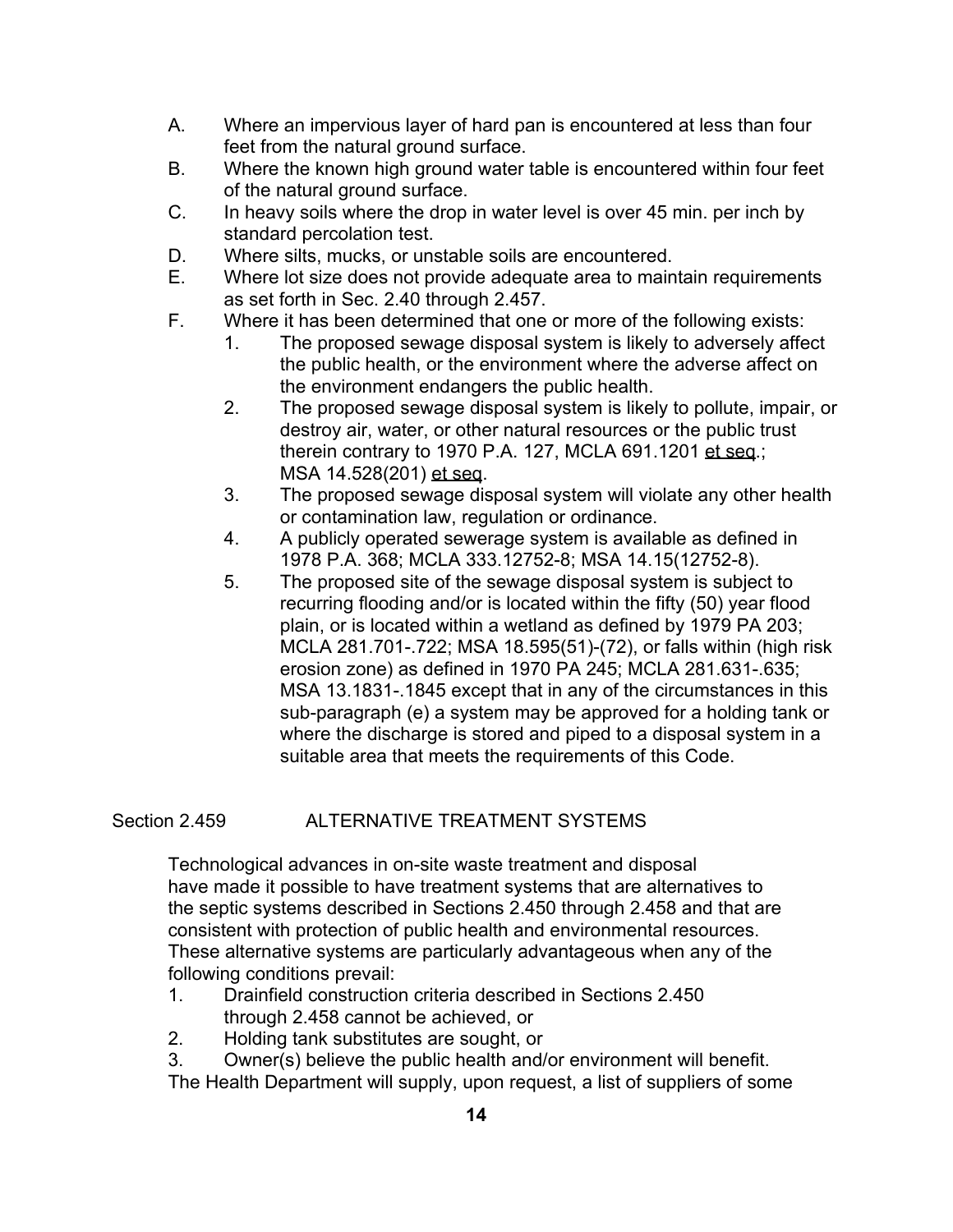alternative systems that can potentially achieve the performance-based standards required for alternative systems.

It is the responsibility of the owner to establish that a particular alternative treatment system meets the requirements for approval. The health officer shall permit the use of alternative on-site waste treatment and disposal systems when it is established by competent, material and substantial evidence that the following performance standards can be achieved:

- 1. The treatment facility is capable of producing an effluent with:
	- a) BOD less than or equal to 30 mg/L
	- b) TSS less than or equal to 30 mg/L
	- c) Total inorganic nitrogen less than or equal to 25 mg/L
	- d) For discharges within 500 feet of a water body, total inorganic nitrogen less than or equal to 10 mg/L and total phosphorous less than or equal to 2 mg/L
- 2. The effluent discharge from the treatment system shall be constructed in such a manner that surface flooding will not occur.
- 3. A minimum of 24 inches of suitable soil is below the discharge piping for pathogen removal. The health officer may modify this requirement if there is no less than 12 inches of suitable soil below the discharge piping and other means of disinfection result in pathogen removal equal to or better than achieved by 24 inches of suitable soil below the discharge piping.

After an alternative on-site waste system is approved by the health officer, the owner of the system shall comply with all of the following:

- 1. The owner shall at his or her sole expense comply with a specific maintenance, monitoring and inspection program specified by the health officer to ensure the optimum operation of the alternative treatment system.
- 2. If the system substantially fails to meet the performance standards of subsection B above, the owner shall, at his or her sole expense and within the time frame (based on the degree of harm or potential harm to the environment or to public health) required by the health officer, corrections shall be made to the system so that the performance standards are substantially met. Failure to correct the system as required shall be deemed a violation of the Environmental Health Regulations and shall subject the owner to the enforcement provisions within Chapters IV and V of these regulations.

A technical advisory panel appointed by the Benzie-Leelanau District Board of Health shall regularly review these performance-based regulations. The advisory panel may recommend changes to these performance-based regulations for future installations based on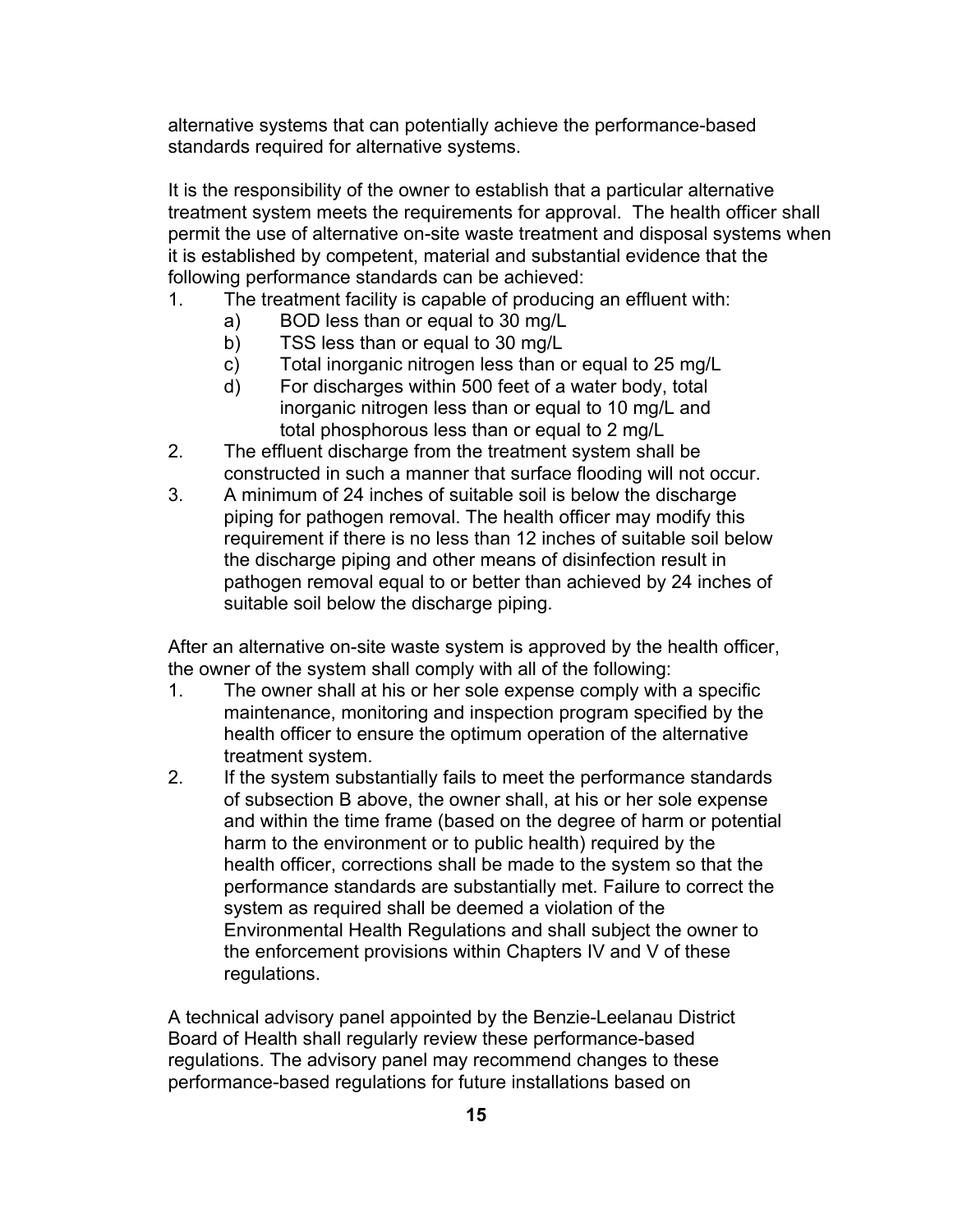experience with past installations and on the availability of practical treatment technology at that time. Any such recommendations, however, shall not be effective without formal amendment of these Environmental Health Regulations.

# **ARTICLE V – PERMIT**

### Section 2.50

On or after December 31, 1989, no person or their contractor or agent shall construct any dwelling or any addition thereto, or install, modify or repair any sewage disposal facility as defined in this Code, without a permit and approval from a health officer as required by this Code and its regulations; provided, however, that no such application or construction permit shall be required in those cased where a permit from the State Department of Public Health is a statutory prerequisite and has been obtained. Such construction permit shall be issued only when plans and specification for the proposed installation of the average system are not less than the requirements set forth in these minimum standards.

Said permit shall be in duplicate and shall contain a sketch showing all pertinent plans and specifications of the proposed sewage disposal installation. Said permit shall be signed by the applicant and the health officer. One copy of the permit shall be given to the applicant to be posted at the construction site. One copy of the application permit shall be retained by the health officer and remain on file in the Health Department.

The health officer shall inspect the construction site and premises. Failure to construct the septic disposal system in accordance with Code or other laws, regulations or ordinance shall be deemed a violation of this Code and shall subject person and/or his/her contractor or agent to the fines, penalties and enforcement actions authorized by this Code and its regulations. Modification or repair of any existing sewage disposal facility shall require a permit and approval as provided herein above.

# **ARTICLE VI – FEES**

Section 2.60

A schedule of fees for licenses, permits and other services authorized by these regulations shall be established by the Board of Health.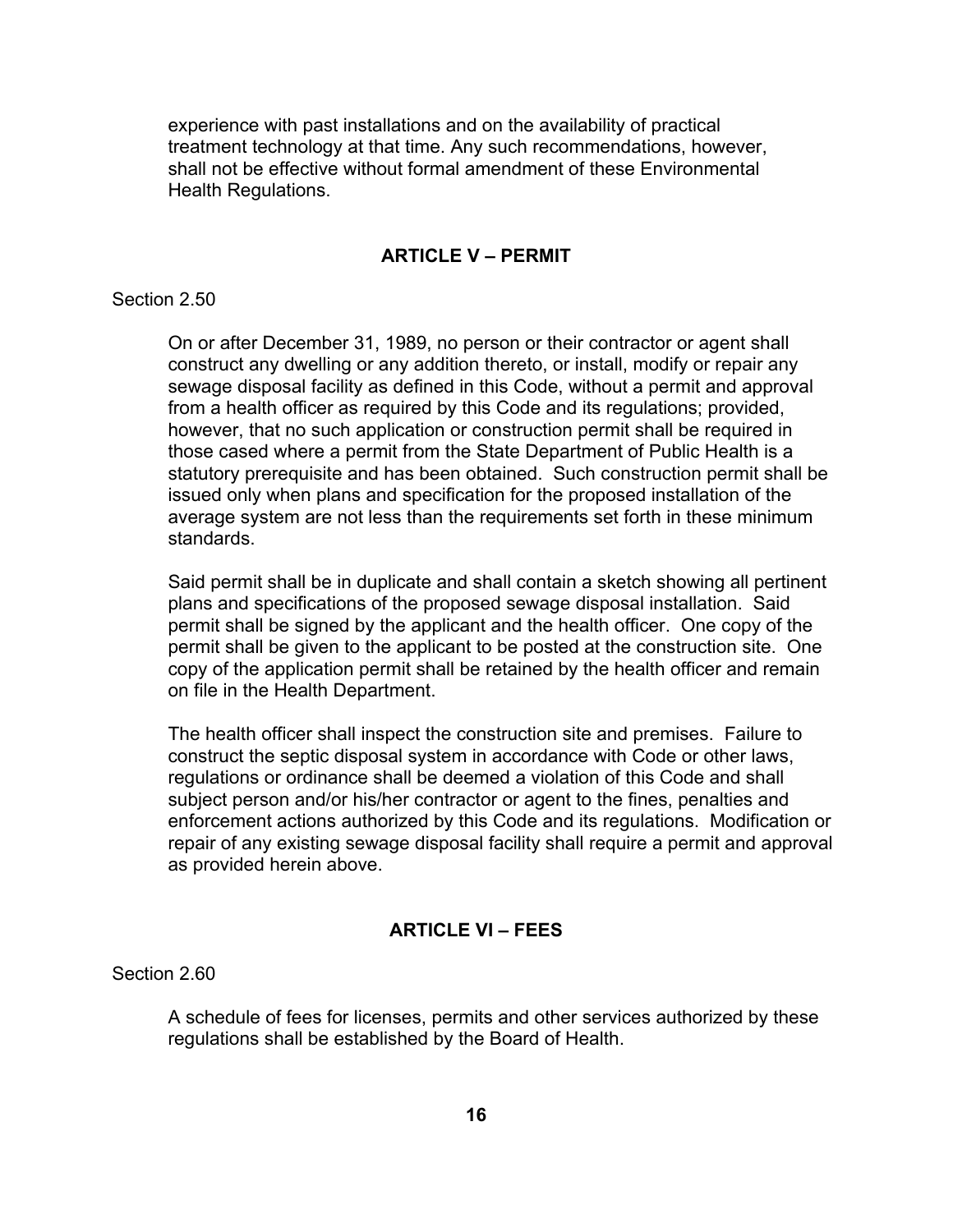# **ARTICLE VII – REGISTRATION REQUIREMENT**

### Section 2.70

All persons engaged in any way in the manufacture, installation, construction, maintenance, cleaning or servicing of sewage systems in the county of Benzie County, Michigan, shall register with the Health Department. No fee shall be required for such registration.

# Section 2.71 SEPTIC TANK MANUFACTURERS RESPONSIBILITY

It shall be the responsibility of any septic tank manufacturer delivering septic tanks within the county of Benzie, Michigan upon request of the health officer, to make available the place, name, address, size, type and date septic tanks were delivered within the county of Benzie, Michigan.

# **ARTICLE VIII – DISPOSAL OF SEPTIC TANK, PRIVY VAULT AND OTHER SEWAGE DISPOSAL FACILITIES CONTENTS**

### Section 2.80

The contents of any septic tank privy vault, cesspool, dry well, or other toilet devices or any part thereof shall be disposed of by one of the following methods:

- 1. Discharge into a municipal sewerage treatment plant when in accordance with law and when arrangements have been made with the municipality and/or operator.
- 2. Spreading on the ground surface in a location and manner that is in accordance with the provisions and regulations of 1986 PA 181; MCLA 325.311-.332; MSA 14.434(11)-(32), and any other applicable state or federal law.

# **ARTICLE IX – NOTIFICATION AND TRANSFER OF PREMISES WITH SEWAGE DISPOSAL SYSTEMS**

#### Section 2.90 PURPOSE

The purpose of Article IX and its provisions is to protect public health and to prevent or minimize degradation of ground water or surface water by improper or malfunctioning sewage disposal systems or water well systems through the regulation of the transfer or sale of the property or premises. Section 2.91 **EVALUATION**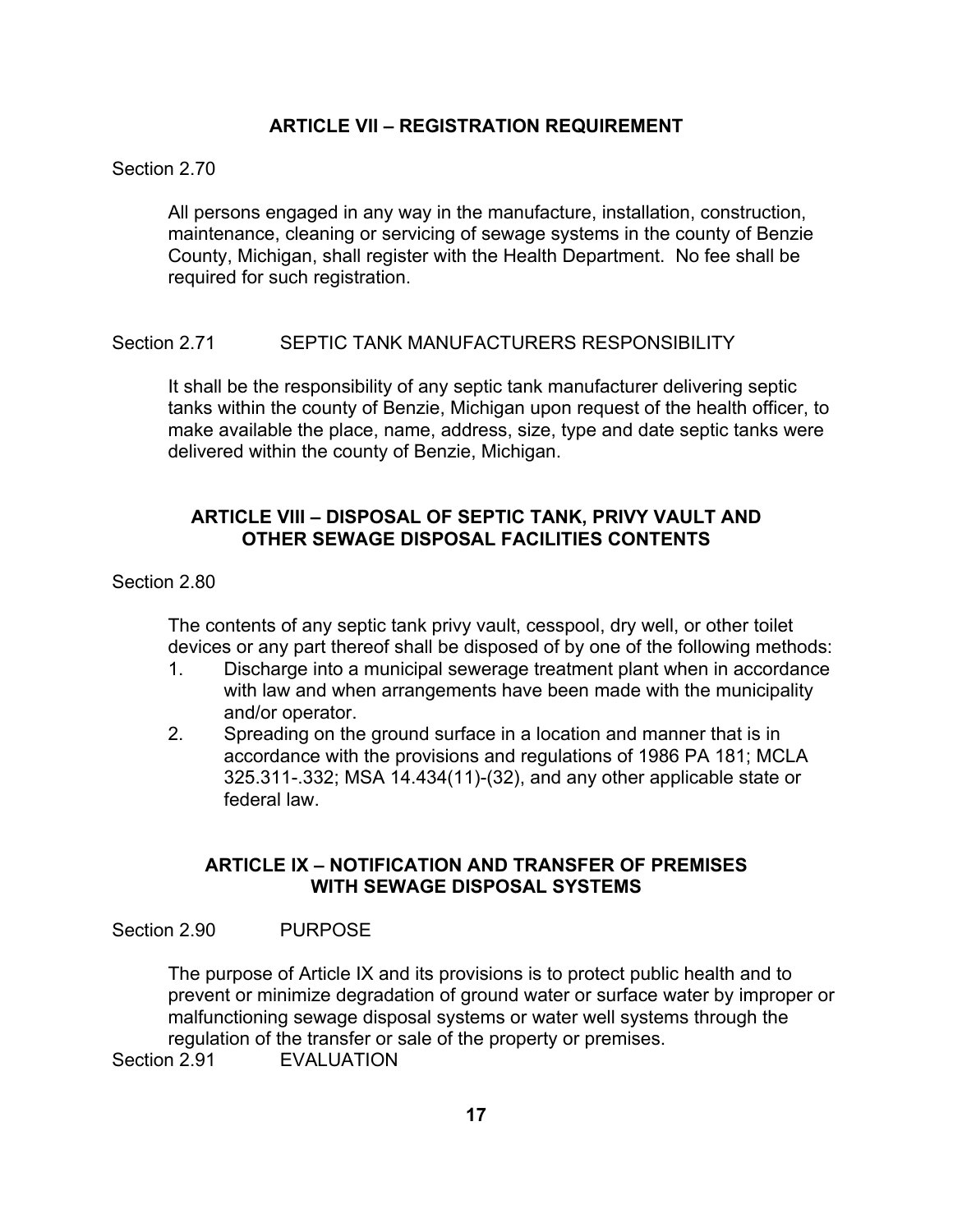An owner of premises or a dwelling shall not sell, convey, assign nor transfer ownership of, or exclusive rights in, any dwelling and/or habitable building or premises unless and until the owner or his designated agent has requested a health officer to evaluate the existing on-site water well system and the existing on-site sewage disposal system and unless and until such evaluation by the health officer has been conducted and the results thereof have been reduced to writing and furnished to any prospective purchaser or transferee and the seller or transferor as part of the said transaction on a form established by the Health Department.

### Section 2.911

The evaluation shall consist of a determination that the sewage disposal system and water well system are in substantial conformance with the standards of this Code, and its regulations. The term "substantial conformance" shall mean that there shall not be more than a minimal likelihood of degradation of ground water or surface water by improper or malfunctioning sewage disposal systems or water supply systems. In making this determination, the following criteria shall be considered:

- A. Vertical isolation distance between the high ground-water table and the point of sewage discharge;
- B. Isolation distance from surface waters or wetlands, as defined by federal or state law and regulations;
- C. Isolation distance between water well and sewage system;
- D. The on-site conditions of the property, including by not limited to soil types, groundwater elevation, flow and direction;
- E. Whether the sewage system meets the construction and design criteria (size and capacity) in the Health Department's Code and Regulations, as now or hereafter amended;
- F. Lot size and useable area for on-site sewage disposal;
- G. Operational condition of existing sewage system.

# Section 2.912

This section 2.91 shall apply to all premises and dwellings as defined in this Code regardless of whether or not they are defined as Class I or Class II as set forth in Sec. 2.920.

# Section 2.920 CLASSIFICATION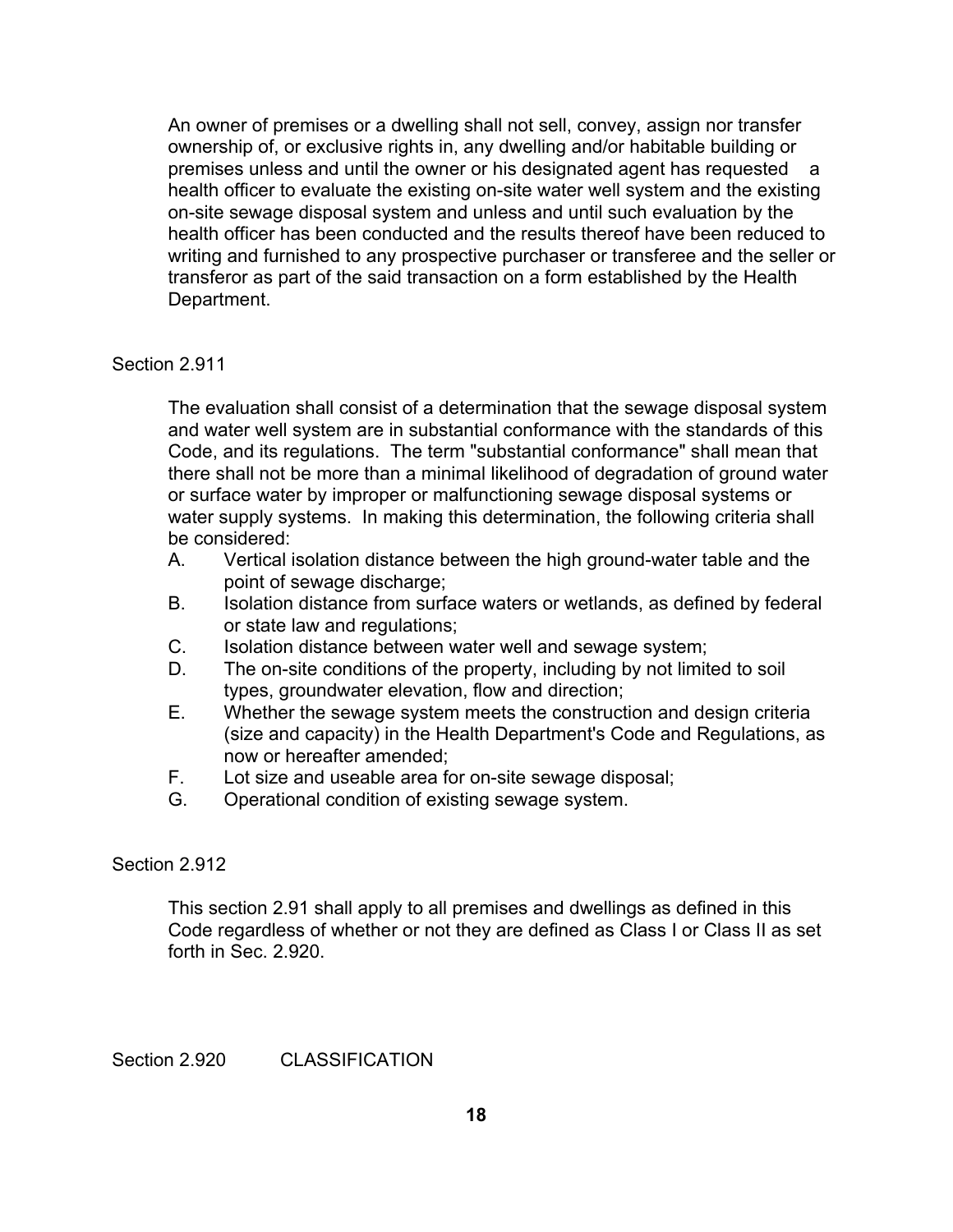The premises subject to Sec. 2.91 and this Article IX and the provisions herein are classified as "Class I" and "Class II".

### Section 2.921

"Class I" means premises on or in which there is located a sewage disposal system constructed on or before December 31, 1971 or a sewage disposal system constructed at any time without permit or approval by the Health Department under this or previous Codes and Regulations.

# Section 2.922

"Class II" means premises on or in which there is located a sewage disposal system constructed, approved and placed into operation subsequent to December 31, 1971.

# Section 2.930 NOTIFICATION

All owners of Class I dwellings or habitable buildings shall notify the Health Department in writing on or before January 1, 1992. Written notification shall include the following information:

#### Section 2.931

Name, address and telephone number of the owner and/or occupant of the property; and the address of the property and the property tax number;

#### Section 2.932

A site drawing which shall include a description of the following: all the boundaries of the property; the location of all buildings, the location of all water well systems and the sewage disposal systems;

### Section 2.933

A description of the sewage disposal system, including its size, type of construction and age. If the age of the system is not known, it should be deemed to have been constructed on or before December 31, 1971;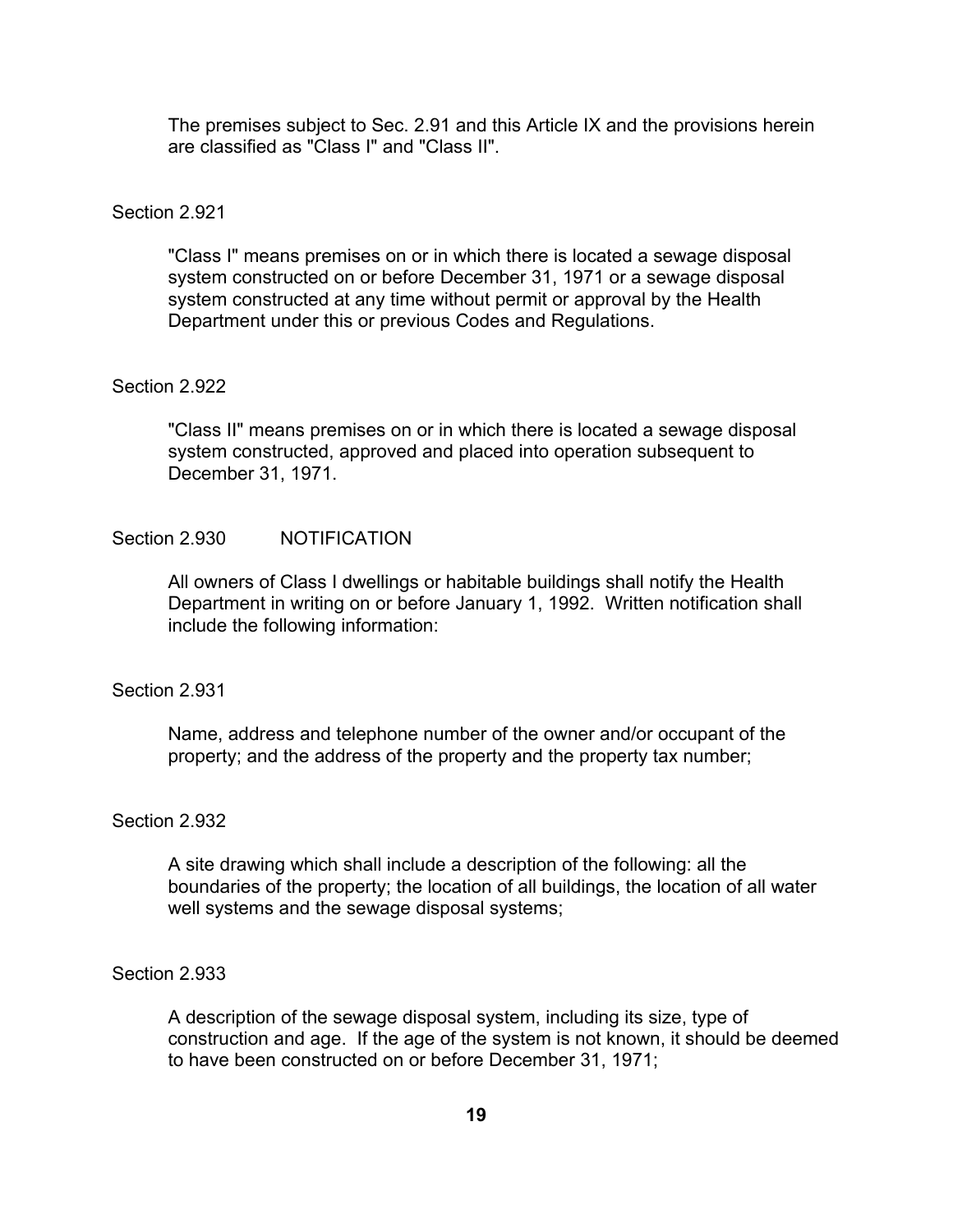#### Section 2.934

The date that the building was constructed and the last date that the building was altered, modified, changed or expanded.

# Section 2.940 FILING NOTIFICATION

Upon the filing of such written notice required by Sec. 2.930 with the Health Department, the health officer shall inspect the premises and evaluate the sewage disposal system and, when necessary, the on-site water system, to determine whether there is substantial conformance with Code and defined in Sec. 2.911. The failure to file such written notice shall be deemed a violation of the Code and its regulations.

### Section 2.941 RIGHT OF USE

Upon the filing of written notice and information required by Sec. 2.930, the owner of any Class I premises, dwelling or habitable building as defined in Sec. 2.920 shall have an automatic right to use the on-site sewage system or on-site water system for a period not to exceed ten years from such written notice; provided however, that all such written notice shall be filed on or before January 1, 1992.

If, for any reason, an owner of Class I premises fail to file such written notice on or before January l, 1992, such owner or occupant, purchaser, or transferee of the property shall lose the ten (10) year right of use provided for in Sec. 2.941. If, upon inspection by the health officer, it is determined that the system does not substantially conform, written notice of such fact shall be made by the health officer to the owner, occupant, purchaser or transferee, and the system shall be brought into compliance with this Code and regulations as set forth in such written notice within one hundred twenty (120) days of the date of such written notice. A person aggrieved by such determination shall have the right to appeal and request a hearing as provided for in Sec. 5.18 of this Code in order to reinstate a ten year right of use. The term "substantially conform" is defined in Sec. 2.911.

- A. The ten (10) year right of use or preexisting sewage disposal system or on-site water system provided in Sec. 2.941 shall be at the risk of any owner, occupant or transferee or purchaser. No representation is made by the Health Department or a health officer with respect to the working condition or operation of the sewage disposal system or on-site water supply as required by this Code or law.
- B. No property right or equivalent property interests are created by virtue of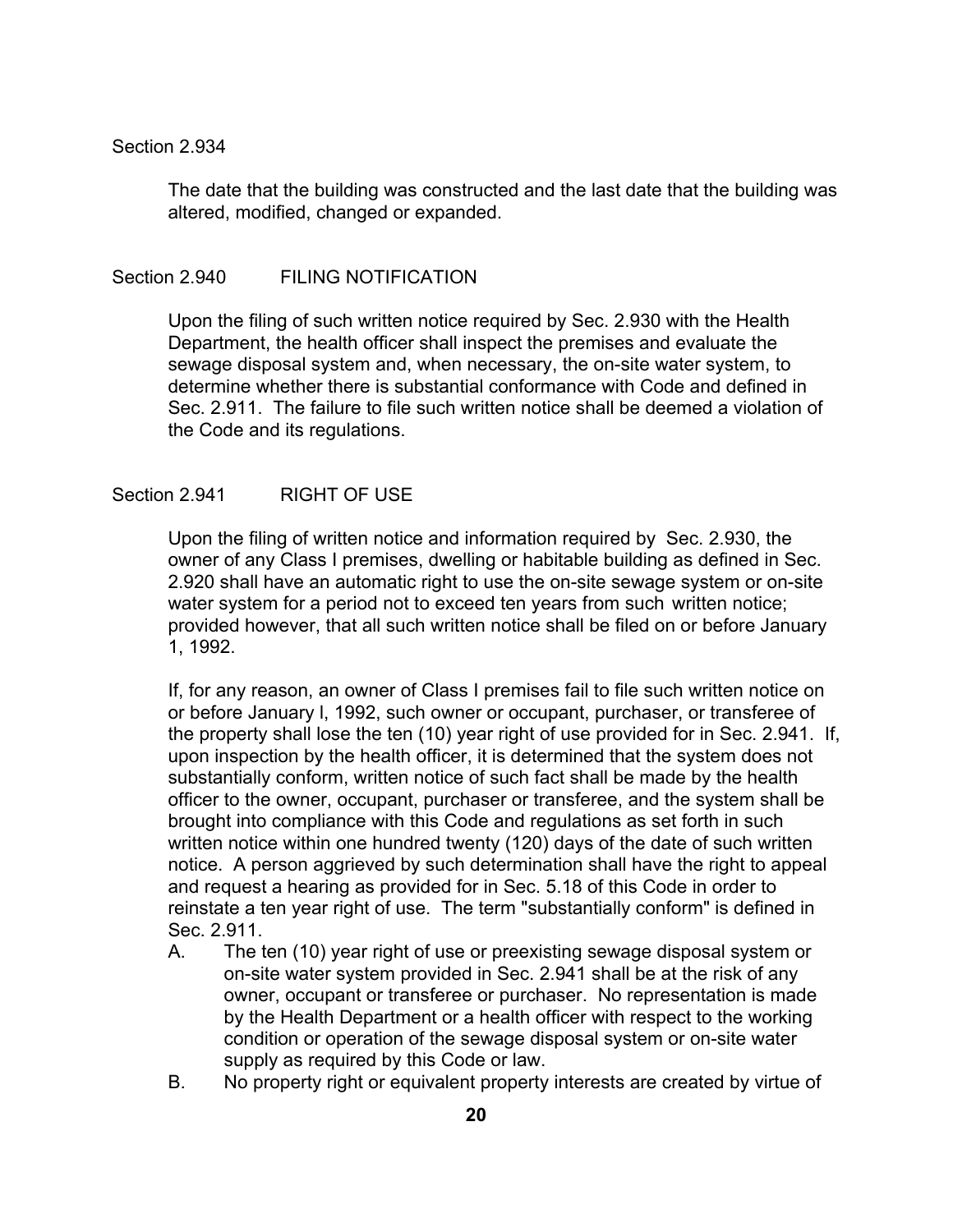the authorized ten (10) year right of use as provided in Sec. 2.941.

- C. Any owner or occupant of premises qualifying for the ten (10) year right if use provided in Sec. 2.941 shall maintain the existing sewage disposal system and shall notify the health officer in the event groundwater contamination is discovered or the system functions improperly.
- D. Any premise qualifying for a ten (10) year right of use as provided in Sec. 2.941 shall be inspected by a health officer prior to its sale or transfer as set forth in Sec. 2.91.

# Section 2.950 INSPECTION NOTIFICATION

If, upon notice of sale or transfer and inspection, it is determined that there is not substantial conformance as defined in Sec. 2.91, or that there is an endangerment of water well systems, groundwater or surface water or public health, then the septic system or water supply shall be subject to enforcement as provided in the Code. The health officer shall provide a copy of such written determination to the owner and/or purchaser or transferee of the property within one hundred twenty (120) days from the date that the inspection of the premises is completed.

### Section 2.951 CORRECTIVE ACTION

- A. Upon receipt by an owner, purchaser or transferee of written notice, as set forth in Sec. 2.950, the owner, purchaser or transferee shall, within thirty (30) days, submit a proposed corrective action that will remediate, abate or prevent any such substantial nonconformance or endangerment. The Health Department shall review the proposed corrective action. All necessary corrective action shall be completed within one hundred twenty (120) days of Health Department approval. Upon approval by the Health Department of the completed corrective action, the system shall be deemed to be in substantial conformance with this Code and Regulation. A person aggrieved by the written determination provided for in this subsection shall have the right to a hearing and appeal as provided in Sec. 5.19 of this Code.
- B. Before the completion or closing of any real estate transaction for the sale of premises having a system provided for in this Sec. 2.950, the owner, purchaser or transferee shall notify the Health Department that the premises and its sewage system either: (1) are in substantial conformance with this Code and its Regulations as defined in Sec. 2.91; or (2) submit to the Health Department proof of the following: (a) written contract to cause the sewage system to be brought into conformance; (b) deposit of a surety or performance bond or cash guaranteeing performance of such contract in an amount equal to one and one-half times the estimated cost provided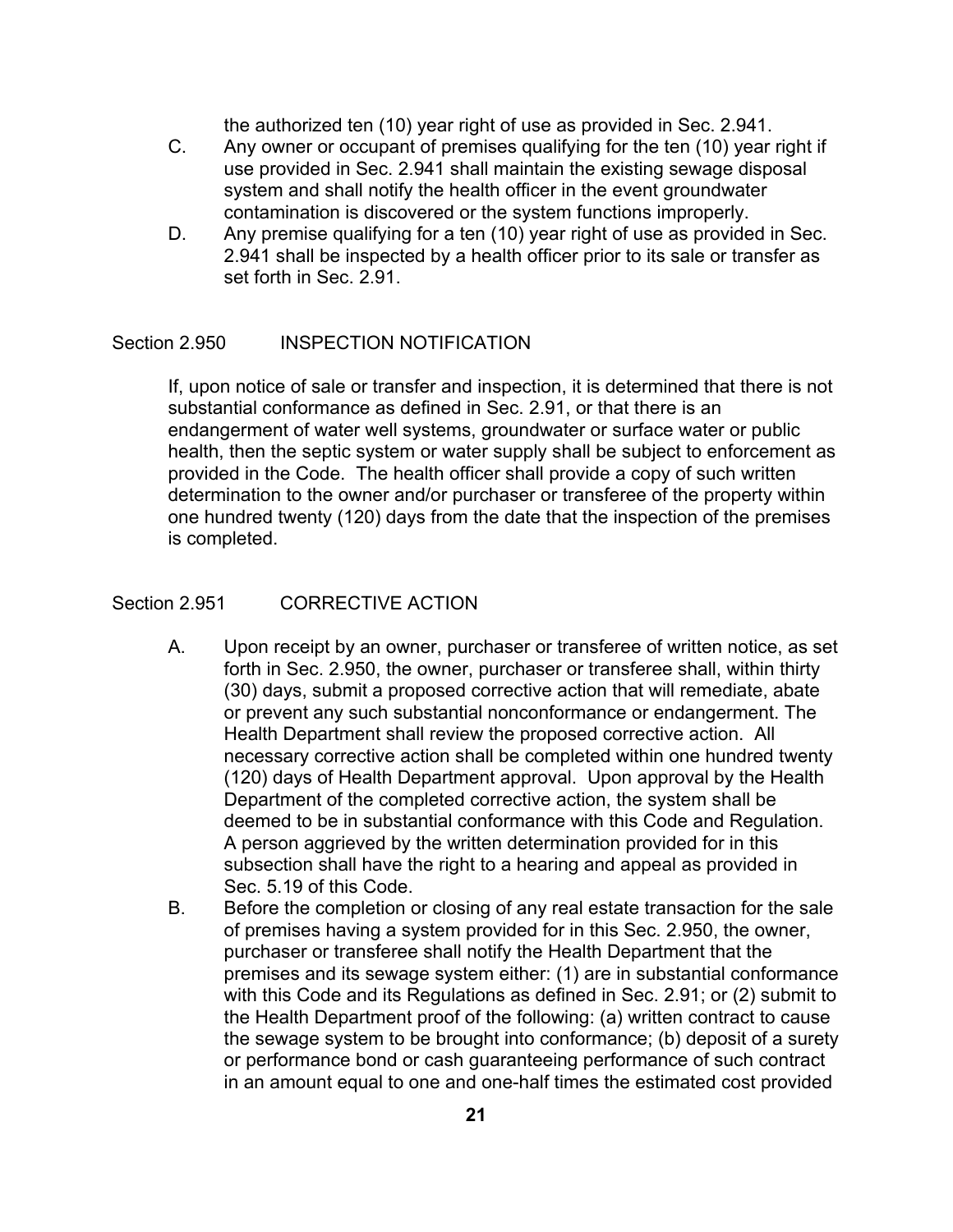for in such contract; (c) covenant that the performance called for by such contract shall be completed within one hundred and fifty (150) days of sale or transfer of the premises.

Section 2.960 ENFORCEMENT

### Section 2.961

Any owner, transferee, purchaser or person aggrieved by Determination required by this Article IX, shall have the right to a hearing and appeal as provided in Sec. 5.19 of this Code and Regulation.

# Section 2.962

In the event that the health officer is not notified as required by Sec. 2.951, or in the event an owner, transferee or purchaser does not comply with the requirements of Sec. 2.951, then in such event a health officer or his/her duly authorized representative may record an Affidavit Concerning Status of Sewage Disposal System with the Register of Deeds office in the County where the premises are located setting forth the fact that it may not in substantial conformance with this Code and its regulations as defined in sec. 2.911.

# **CHAPTER III ARTICLE I**

Section 3.10

Immediately upon the effective date of the Code and its regulations or any amendment thereto, no person, firm, society, corporation, or his/her agent or contractor shall construct, occupy or inhabit, offer for rent or lease, with or without compensation in whole or in part, any habitable building or dwelling unless the same is equipped with a safe and adequate water supply approved by a health officer in accordance with the provisions of this Code and its regulations. Further, no water supply or alteration of existing water supply shall be installed or made unless the same is approved by a health officer in accordance with the provisions of this Code and its regulations.

# **ARTICLE II – DEFINITIONS**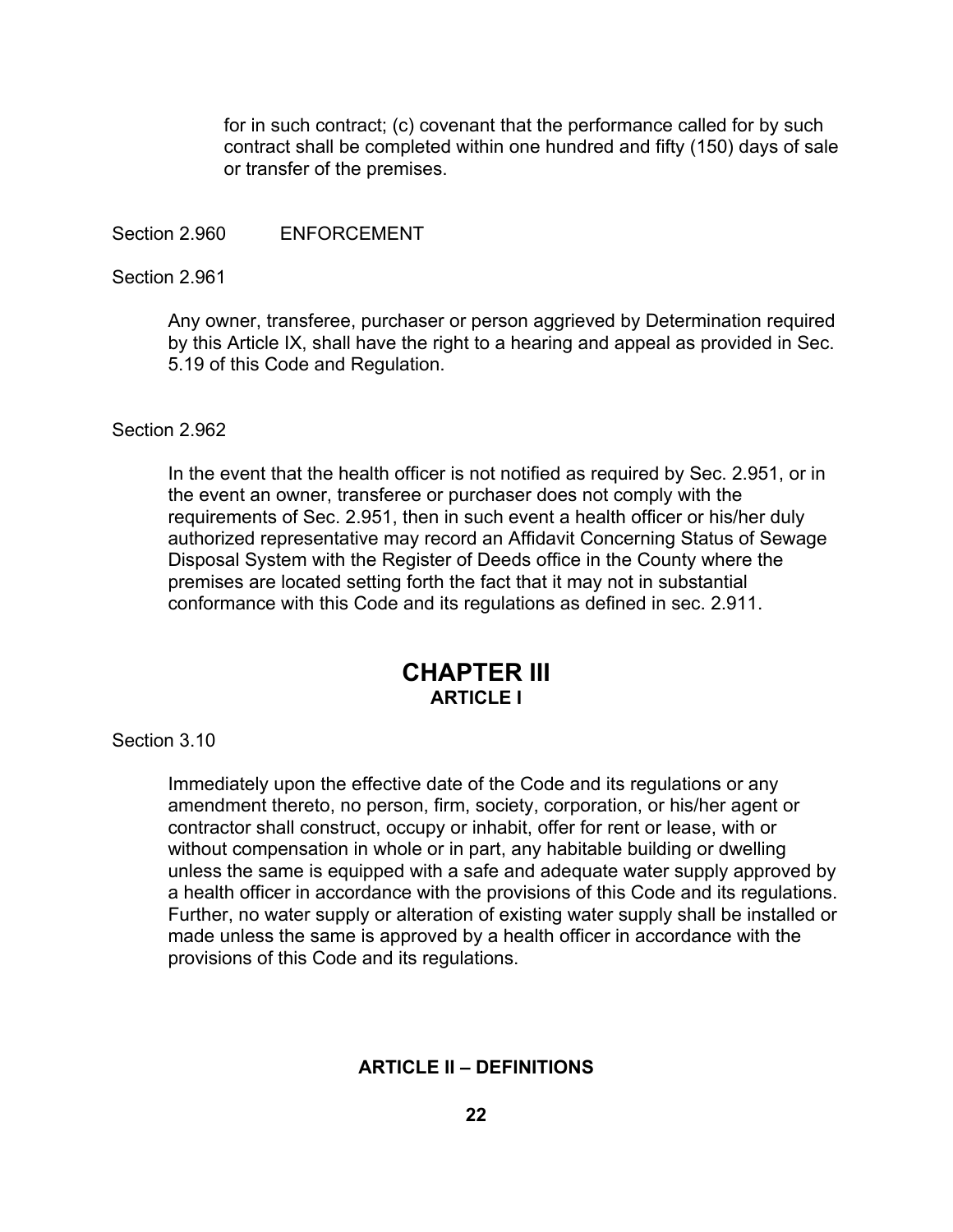## Section 3.21 AUXILIARY INTAKE

An "auxiliary intake" is any piping connection or other device whereby water may be secured from a source or location other than that normally used.

### Section 3.22 CROSS CONNECTION

A "cross connection" is any physical connection or plumbing arrangement whereby an approved water supply whether public or private, either inside or outside by building, is physically connected with any unapproved water supply.

### Section 3.23 INTERCONNECTION

An "interconnection" is any system of piping or other arrangement whereby a public or private water supply system is connected directly with a sewer, drain, conduit, swimming pool, storage reservoir, stock watering tank, or other similar device which contains or may contain sewage or other waste liquid capable of importing to an approved water supply any contamination.

### Section 3.24 PRIVATE WATER SUPPLY

A "private water supply" is any water supply as defined in 1978 PA 648, part 127; MCLA 333.1101 et seq.; MSA 14-15 et seq.

# Section 3.25 PUBLIC AND SEMI-PUBLIC WATER SUPPLIES

A "public and semi-public water supply" is any water supply as defined in 1978 PA 648, part 127; MCLA 333.1101 et seq.; MSA 14.15 et seq.

# **ARTICLE III – PRIVATE WATER SUPPLIES**

Section 3.30

Private water supplies hereafter installed shall comply with 1978 PA 648, part 127; MCLA 333.1101 et seq.; MSA 14.15 et seq., and the following:

Section 3.310 LOCATION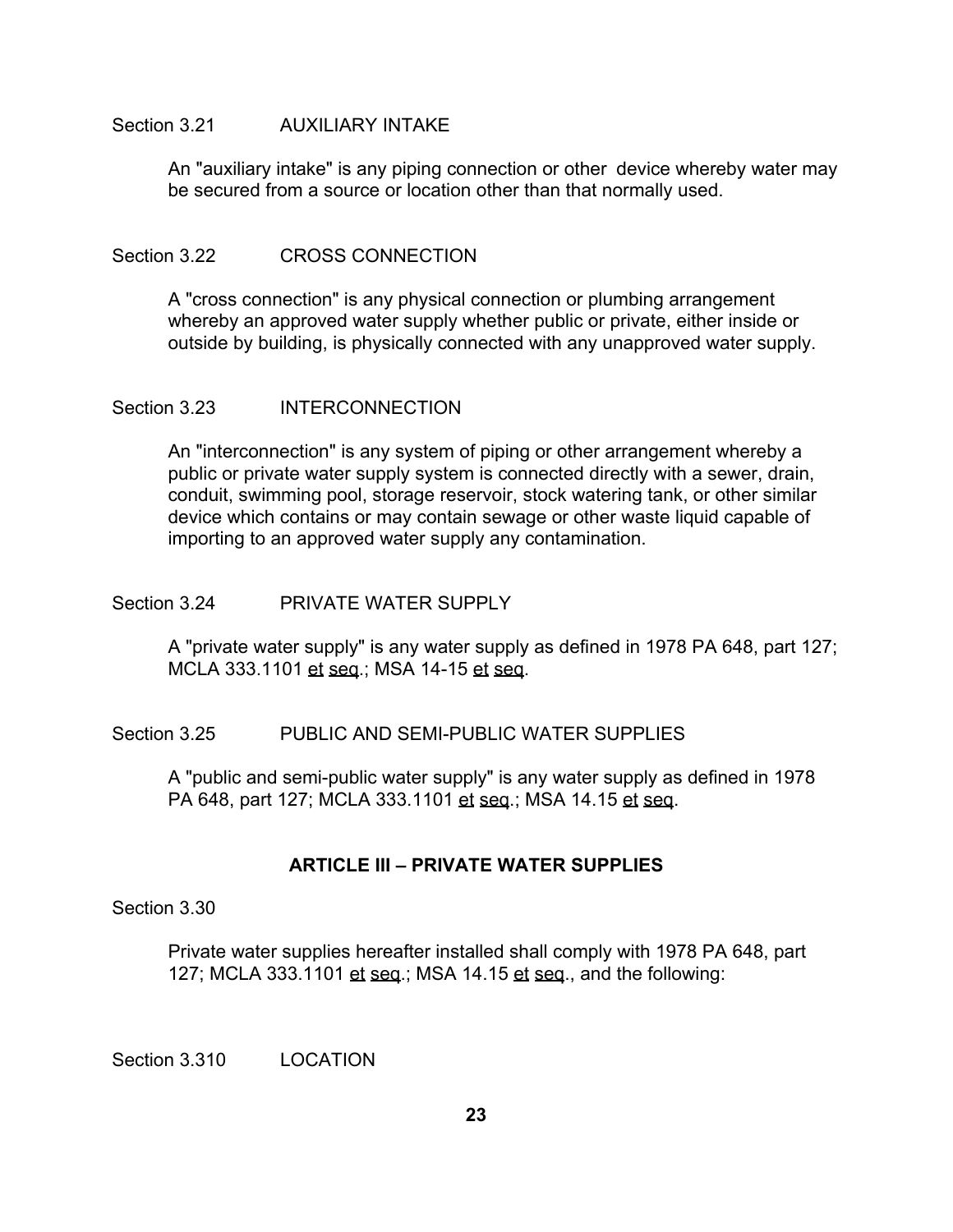All well casing, spring structures, water suction lines, or other drinking water or potable water structure shall be located 50 feet or more from all sources of possible contamination such as seepage pits, cesspools, privies, barnyards, septic tanks, sub-surface disposal systems, surface water drains, waste water or other sources of possible contamination. Buried or unexposed sewers or pipes through which sewage may back up shall not be located closer than then (10) feet from any potable water well casing or suction pipe. When such sewers or pipes are located within the ten to fifty foot (10 to 50) area, the sewer pipes shall be constructed of extra heavy cast iron with leaded and caulked joints tested for water tightness, or other approved material. All wells shall be located so that possibilities of flooding are reduced to minimum. The area immediately adjacent to the well shall be such that the surface water is diverted away from the well casing.

### Section 3.320 MINIMUM DEPTH

No wells less than 25 feet in depth shall hereafter be installed or constructed without written approval or the health officer.

Section 3.330 CONSTRUCTION

#### Section 3.331 PLATFORM AND COVER

In hand pump installations the well top or platform shall be constructed of a water-tight concrete reinforced slab of a minimum thickness of four inches extending at least two feet from the well casing in all directions. The slab shall rest on compact earth. The concrete slab shall be sloped from the well casing to the edge of the slab. The surface of the slab at outer edges shall be four inches above the surrounding ground surface.

# Section 3.332 POWER PUMP ROOM FLOORS

Every power pump room floor shall be watertight. Pump room floors when above ground shall be at least six inches above the ground surface the outside edges and shall slope away from the pump and casing. The well casing shall extend above the pump room floor so that a one piece concrete pedestal at least twelve inches high can be provided on which to mount the pump over the well casing.

# Section 3.333 UNPROTECTED SUCTION LINES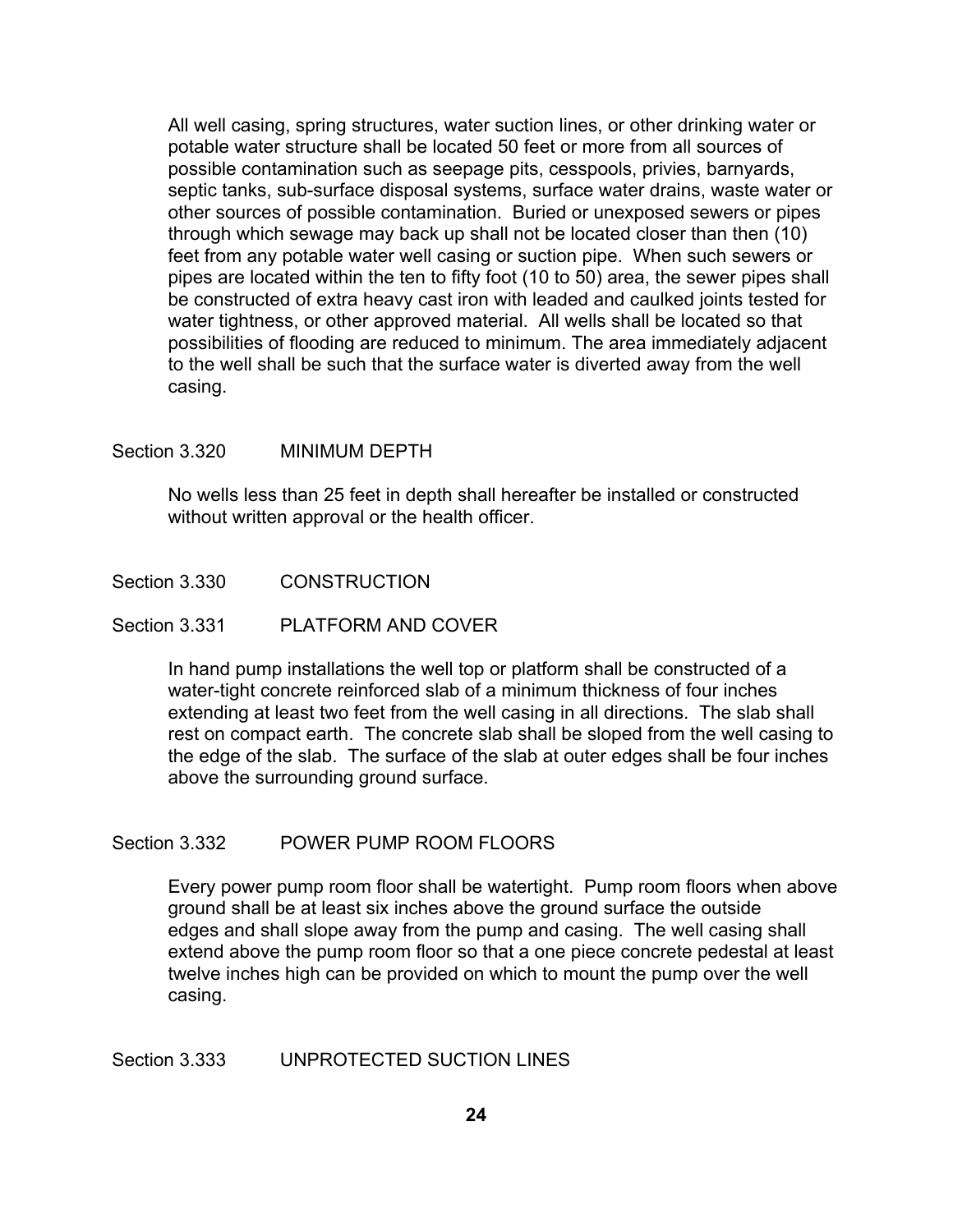Buried suction lines shall not be permitted.

### Section 3.334 CASINGS

The casings of a tubular well shall be of at least standard weight iron pipe, or other approved materials, watertight throughout its length and with threaded or welded joints. The casing of all tubular wells shall extend above the top of the platform, floor or pedestal.

### Section 3.335 HAND PUMPS

Hand pumps shall be designed and fastened so as to exclude all the possibilities of contamination. Such pumps shall be securely fastened to the well casing, and shall have a stuffing box and a closed turned down spout.

### Section 3.336 POWER PUMPS

Power pumps shall be designed and fastened to the casing so as to exclude all possible contamination. All air relief vents shall be screened and protected against possibilities of contamination entering the vent. Such air vents shall terminate not less than 24 inches from the floor and shall be screened.

Section 3.340 GENERAL REQUIREMENTS

Section 3.341

Water used for cooling parts of engines, air compressors, pumps, or other equipment shall not be returned to any part of the potable water supply.

#### Section 3.342

Storage reservoirs shall be watertight and constructed of an impervious material. All openings into the reservoir shall be constructed so as to prevent the entrance of birds, insects, and animals. Overflow pipes shall not be connected to any drain receiving contaminated water. No physical connection shall exist between the influent lines and the contents of the reservoir or storage tank.

Section 3.350 TREATMENT OF UNSATISFACTORY WATER SUPPLY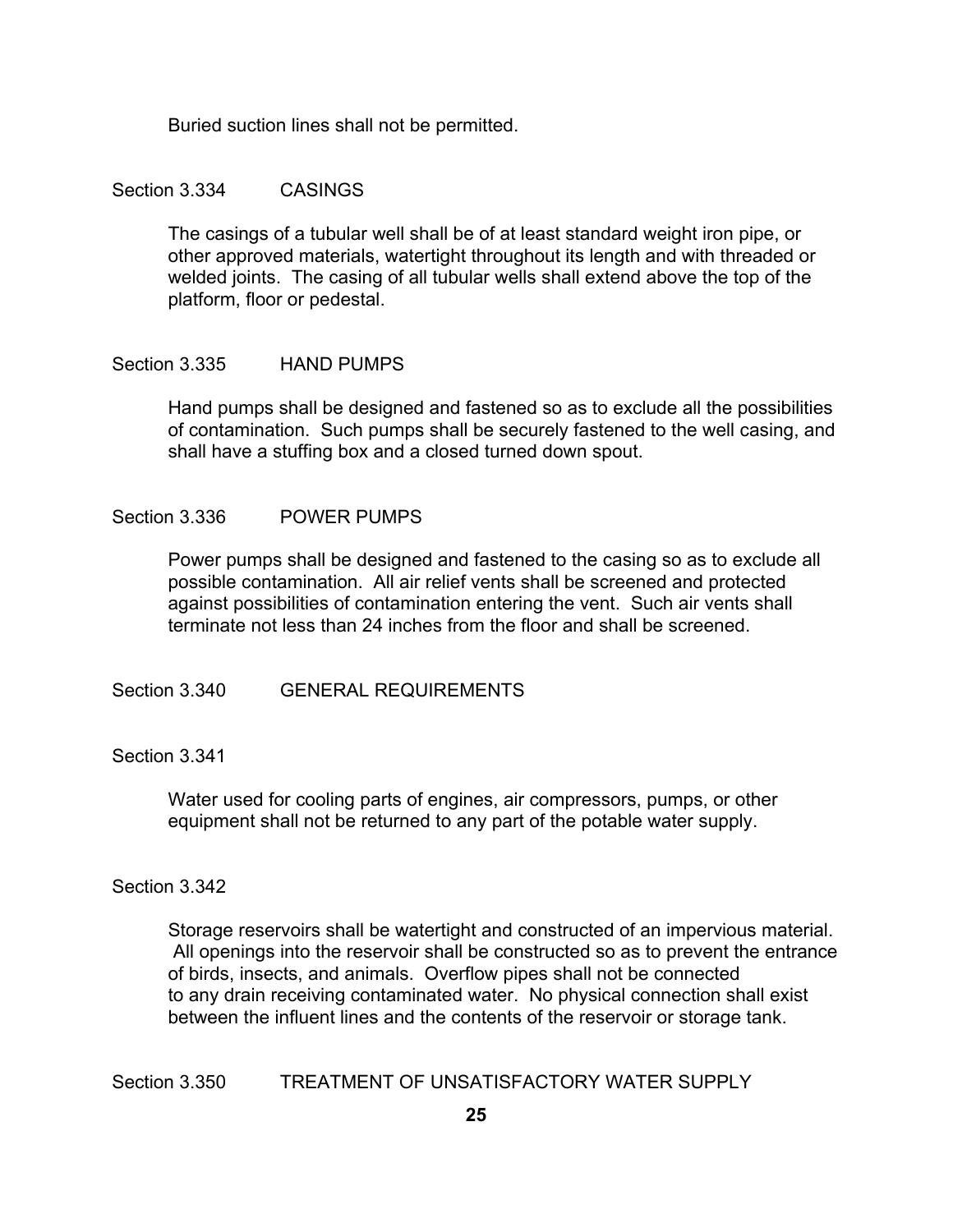Groundwater supplies shall comply with the bacteriological, geological, physical, radiological, or chemical requirements and adopted by the Michigan Department of Public Health, pursuant to 1976 P.A. 399; MCLA 325.1011 -.1023; MSA 14.427(1)-(23), and/or the "National Interim Primary Drinking Water Regulations" pursuant to Sec. 1412 of the Public Health Service Act, as amended by the Safe Drinking Water Act, Public Law 93-523 (1974) as amended. If it is not possible to secure satisfactory compliance with these requirements or standards, said water supply shall be abandoned and the well sealed in an environmentally safe manner to protect the water bearing formation against further contamination.

### Section 3.351 ABANDONMENT OF DRILLED AND CASED WELLS

Drilled and cased wells shall be completely filled with neat cement grout, concrete, or clean puddled clay.

### Section 3.352 ABANDONMENT OF DRIVEN WELLS

In driven wells, the well point shall be withdrawn and the opening completely filled with neat cement grout, concrete, or clean puddled clay.

#### Section 3.360 DISINFECTION OF WATER SUPPLIES

Wells which are contaminated shall be thoroughly disinfected of bacteriological and/or thoroughly cleaned of chemical or radiological contaminants based on the most prudent and possible available alternative technology or method. Bacteriological and/or chemical analysis for the contaminated parameter shall show the water is safe according to the standards adopted for safe drinking water by the Department of Public Health pursuant to 1976 P.A. 399; MCLA 325.1011- .1023; MSA 14.427(1)-(23), and the standard contained in sec. 3.350 of this Code, before the water shall be approved for any intended use. The person, firm, corporation, well driller, or installer who installs the pump on a new or repaired potable water supply thereby putting that water system into use shall be responsible for disinfecting the entire water system and the water supply lines with a chlorine solution before placing such potable water system into service. The disinfecting solution shall be applied to all parts of the well, pump, fixtures, for at least eight hours after which the potable water supply can be considered approved for drinking and domestic use.

# Section 3.370 CONNECTION WITH AN UNSAFE WATER SUPPLY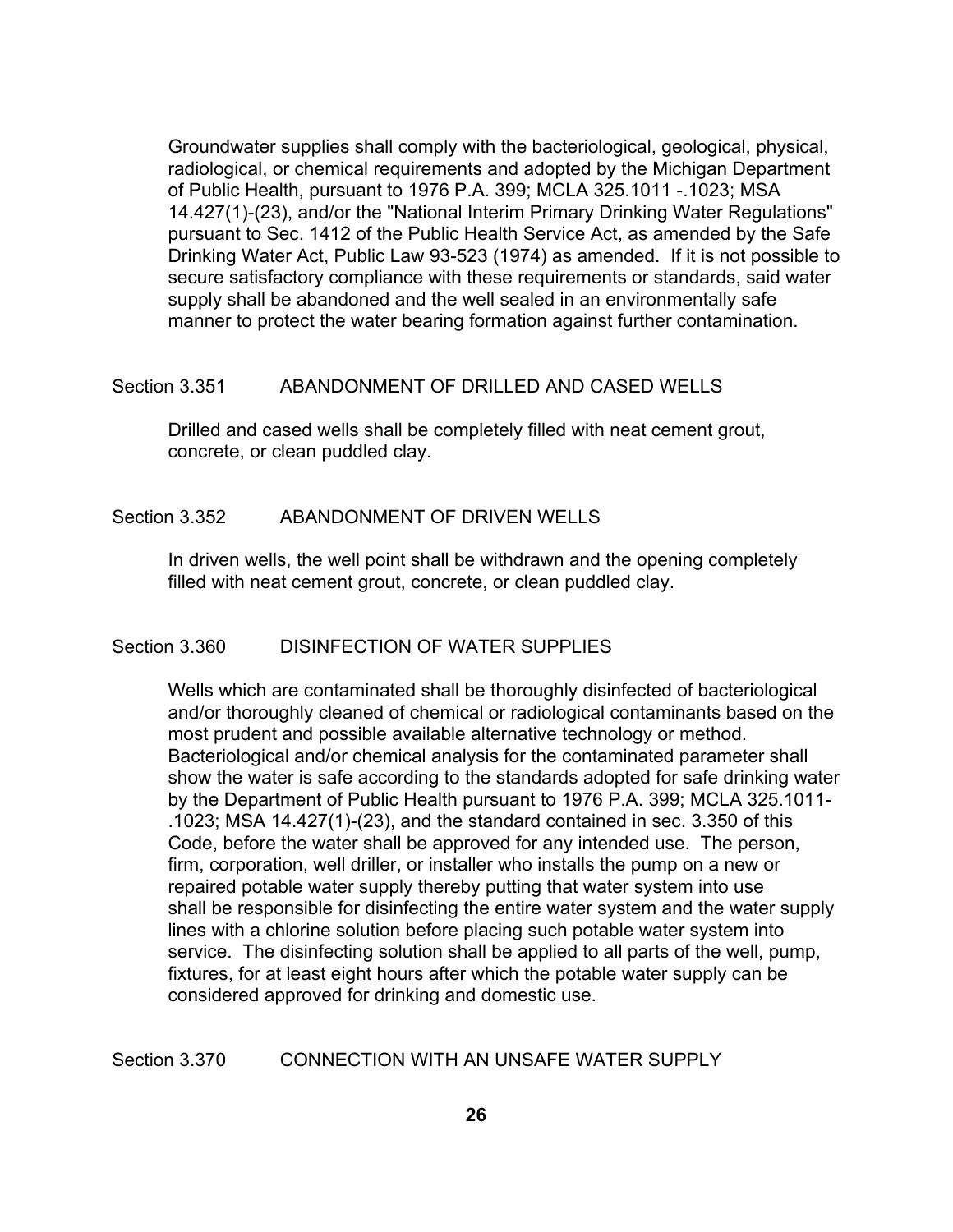There shall be no cross-connection, auxiliary intake, by-pass, interconnection or other arrangement including overhead leakage whereby an unsafe water supply or water from a source that does not comply with these minimum standards, may be discharged or drawn into any drinking culinary, or ablutionary supply which does not comply with these minimum standards.

# Section 3.371 OUTLETS FROM UNSAFE WATER SUPPLIES

All outlets from water supplies which do not comply with these minimum standards shall be sealed or at the discretion of the health officer, be provided with a permanent and easily readable tag or label reading "**UNSAFE WATER - DO NOT DRINK**". Removal of said tag or label except by permission of the health officer shall be a violation of these minimum standards.

# Section 3.380 REGISTRATION OF WELL DRILLERS, WELL CONTRACTORS AND WELL PUMPING INSTALLERS

All persons engaged in the business of construction, installing, or servicing potable water supplies or potable well equipment in Benzie County, Michigan whether for hire by the public or by private individuals shall register with the Health Department in accordance with 1978 PA 368, part 127; MCLA 333.1101 et seq,; MSA 14.15 et seq.

Section 3.390 WELL LOGS

It shall be the duty of all persons engaged in the business of constructing or servicing new potable water supply systems in Benzie County, Michigan, whether for hire by the public or by private individuals, to furnish to the Health Department within 60 days after such potable water supply system is completed such information on location, construction, geological formation and other such pertinent data as the health officer may require for the further information and protection of the water bearing formation for the protection of the public health and safety. A record of these logs shall be kept on file in the Health Department, and such records may be examined by any person.

# **ARTICLE IV – PERMIT**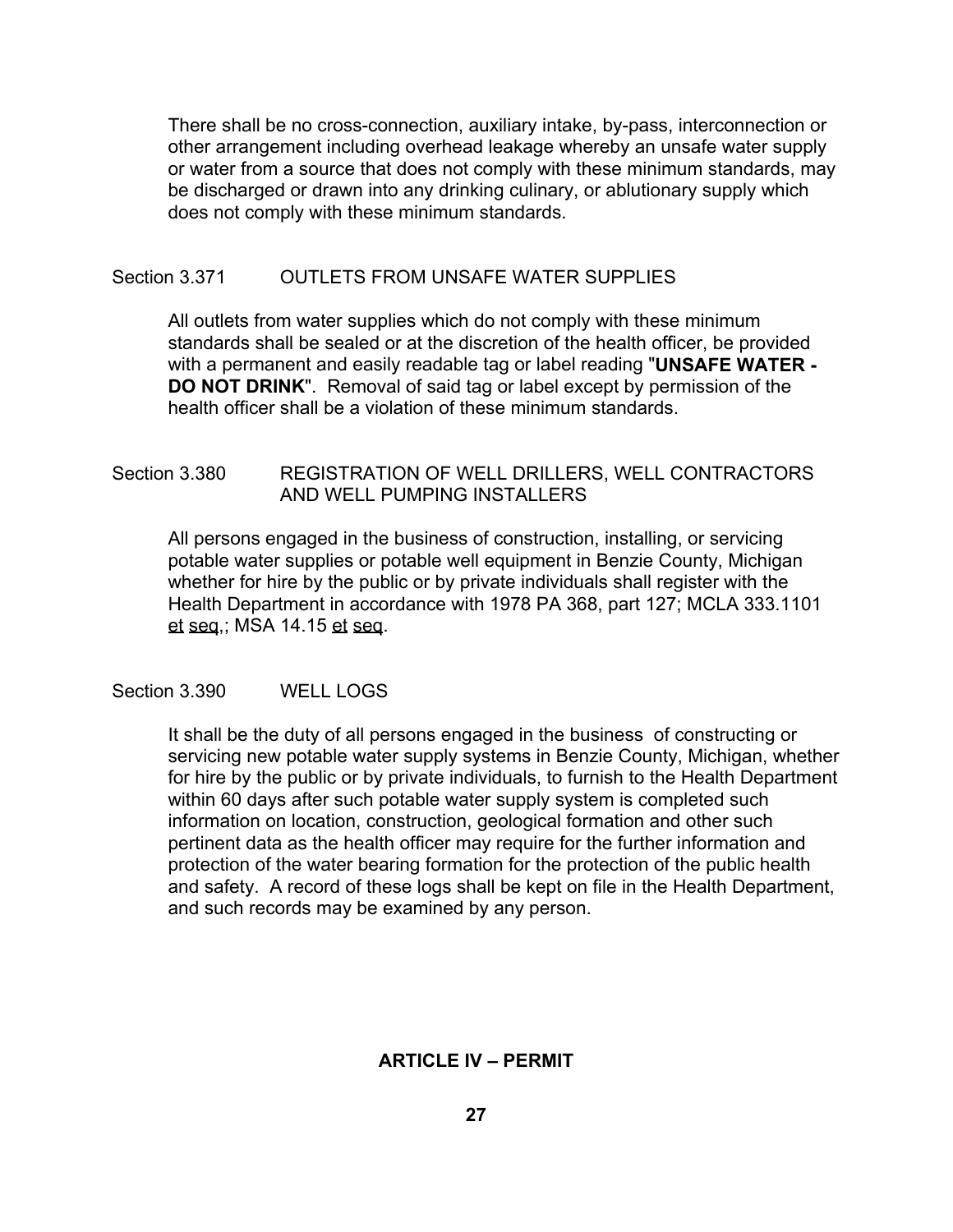### Section 3.40

On and after December 31, 1989, no person or his/her agent or contractor shall construct any habitable building or dwelling, any private, semi-public and other certain water supplies as defined in these minimum standards, or no person shall install any new or make any alteration of an existing water supply unless and until such person or his duly authorized agent or contractor has been obtained approval and permit from a health officer as required by this Code and its regulations.

Said permit shall be in duplicate and shall contain a sketch showing all pertinent plans and specifications of the proposed water supply installation. Said permit shall be signed by the applicant and by the health officer. One copy of the permit shall be given to the applicant to be posted at the construction site. One copy of the application permit shall be retained by the health officer and remain on file in the Health Department. The health officer shall make such inspection at the site as he deems necessary.

Any construction, installation or alteration of a water supply without permit and approval or in violation of the minimum standards of this Code and its regulations shall be deemed to be a violation of this Code and subject to enforcement and penalties as specified herein.

# Section 3.410 FFF

A schedule of fees for licenses, permits and other services authorized by these regulations shall be established by the Board of Health.

# **CHAPTER IV – HOUSING ARTICLE I – DEFINITIONS**

Section 4.10 DWELLING

The term "dwelling" shall mean any building, structure, tent, shelter, trailer or vehicle or portion thereof, which is occupied, will be occupied, or was heretofore occupied in whole or part as home, residence, living or sleeping, or other gathering place designed or used by one or more human beings either permanently or transiently, or occupied in whole or in part as a business wherein one or more human beings is engaged in commercial or industrial activities either on a permanent or temporary basis.

Section 4.11 DWELLING "UNFIT FOR HUMAN HABITATION"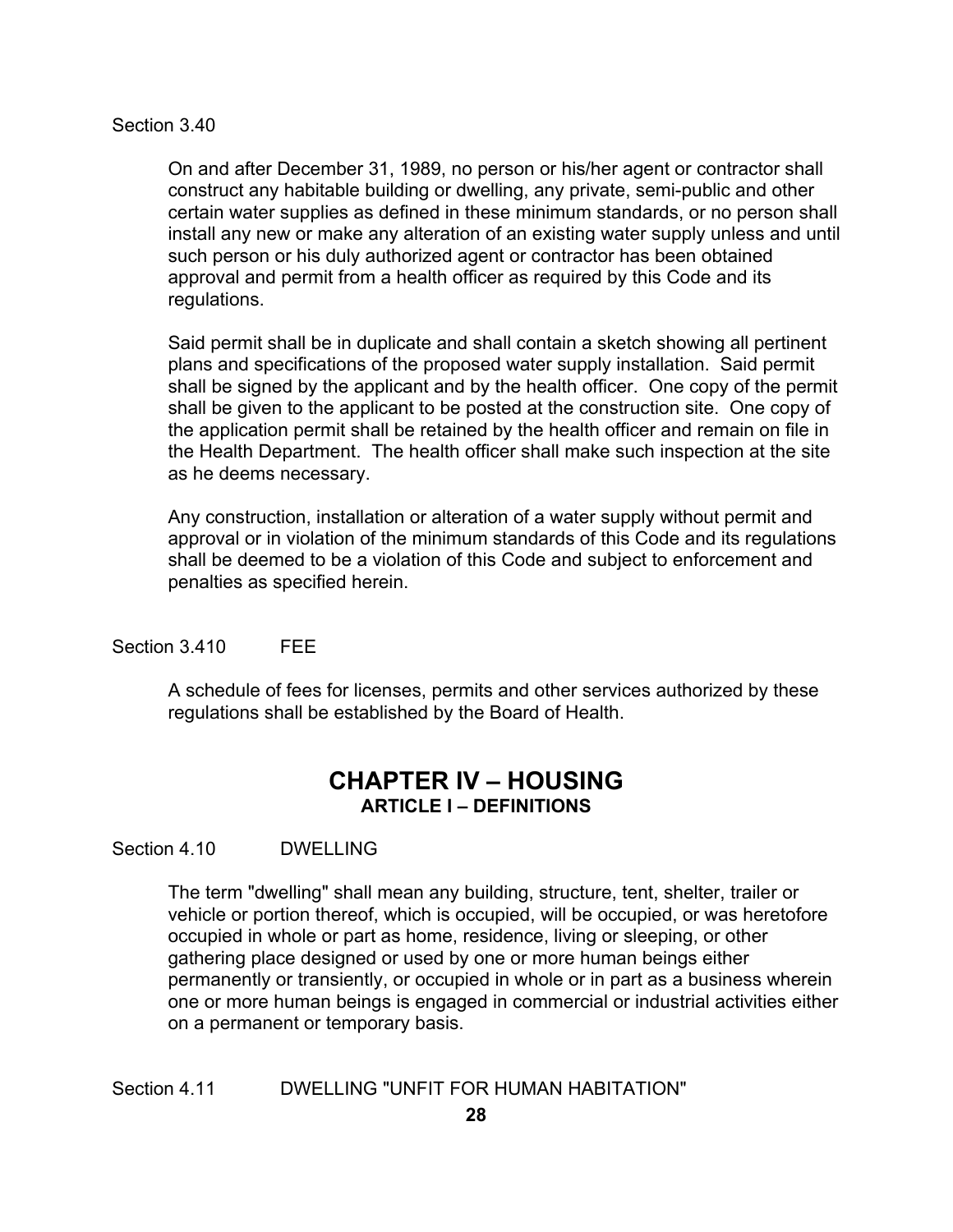When it is dangerous of detrimental to life or health because of want of repair, defects in the drainage, plumbing, lighting, ventilation, water supply, or their construction, infection with contagious disease or the existence on the premises of an unsanitary, unsafe or hazardous condition likely to cause sickness, illness, or to endanger the health of occupants of the dwelling, such dwelling shall be unfit for human habitation.

# **ARTICLE II – GENERAL**

### Section 4.21 VACATION ORDER

Whenever it is determined by the health officer that a dwelling is unfit for human habitation, the health officer may issue an order requiring all persons living in the dwelling to vacate it within not fewer than 10 days nor more than 30 days. The order shall mention the specific reasons upon which such determination is based. The health officer may post a notice on such premises declaring that they are unfit for habitation, and it shall be unlawful for any person to move into, reside in, or offer for rent, lease, or sale, a dwelling which has been declared by the health officer to be unfit for human habitation until such dwelling has been brought within the requirements of this Article. It shall be unlawful for any person to remove, deface, or destroy any posted notice declaring the premises unfit for human habitation.

#### Section 4.22 PUBLIC NUISANCE

Whenever a sewage disposal facility or part thereof, a water supply or part thereof, or a dwelling is in violation of the Code or otherwise is determined unfit for human habitation, then such dwelling, structure, excavation, alteration, business pursuit or thing in or about a dwelling or its lot or the plumbing, sewage, drainage, light, ventilation, or condition of premises is unfit for human habitation shall be deemed a public nuisance, and subject to enforcement as provided herein or by law.

# Section 4.23 **HEALTH OFFICERS DUTY**

The health officer may order purified, cleaned, disinfected, renewed, altered, repaired, or improved any dwelling, excavation, building, structure, sewer, plumbing pipe, passage, premises, ground or thing in or about a dwelling or its lot, where such condition constitutes a hazard to the public health, safety or welfare. The health officer shall cause such orders to be served on the tenant and owner or his rental agent, but such order also may be served on any person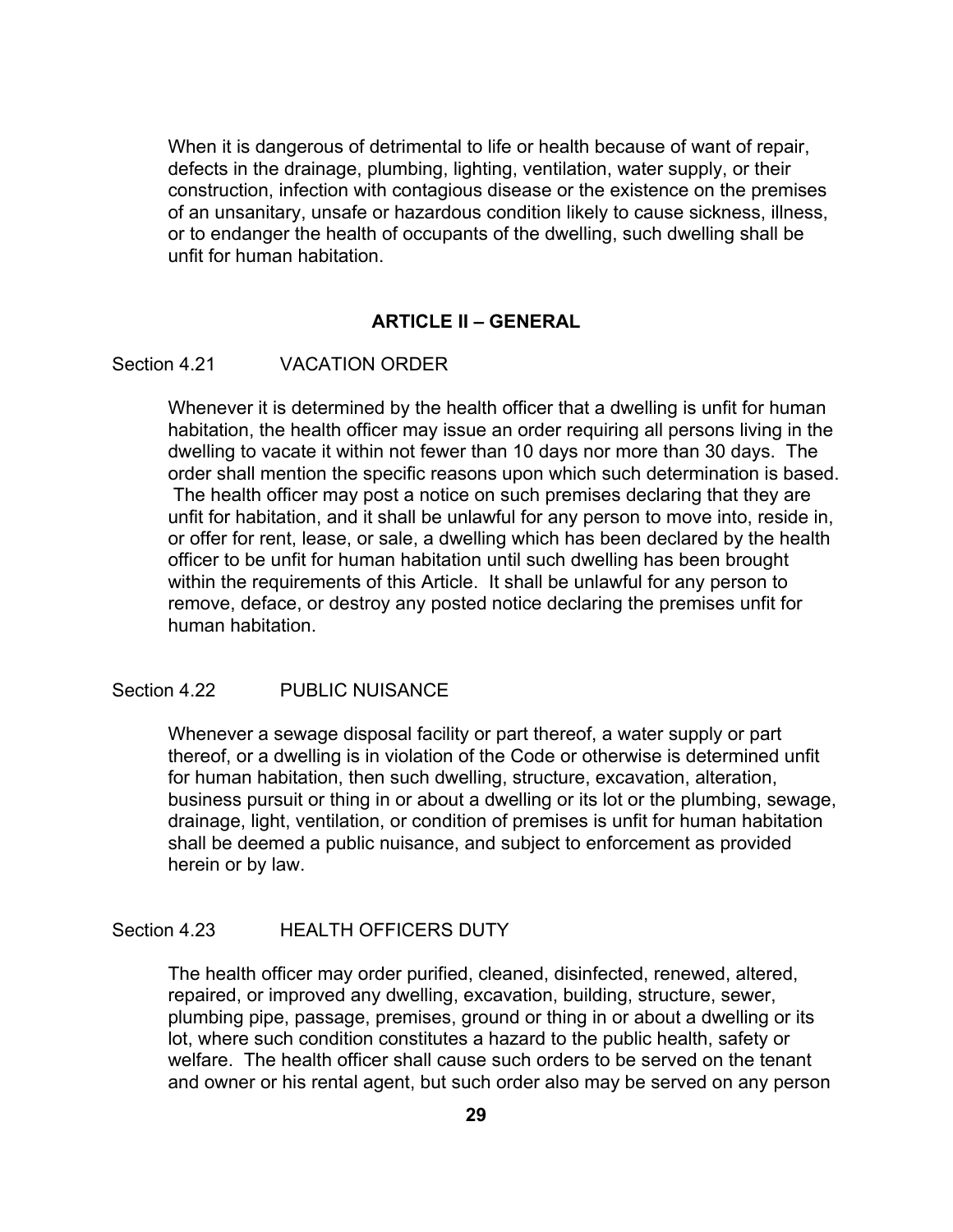who by contract has assumed the duty of doing the things which the order specifies. In event of non-compliance, the health officer shall within 10 days after such refusal institute appropriate legal action to enforce said order.

### **ARTICLE III – TATTOOING**

# Section 4.31 DEFINITION

Tattooing is the creation of an indelible mark or figure upon the human body by insertion of pigment into or under the skin, or by the production of scars.

#### Section 4.32 GENERAL

License required – It shall be unlawful for any person to operate any practice, business, or occupation of tattooing within the jurisdiction of Benzie-Leelanau District Health Department, unless said person possesses a valid license then in force issued by the Health Officer.

## Section 4.330 POWERS AND DUTIES OF THE HEALTH OFFICER

Section 4.331 GENERAL

The Health Officer shall have the authority to regulate the design, installation, operation and maintenance of any tattooing practice, business, or occupation under the jurisdiction of Benzie-Leelanau District Health Department.

#### Section 4.332 POWER TO ESTABLISH GUIDELINES

The Health Officer may establish guidelines concerning the interpretation of this article. Such guidelines shall be subject to review and approval by the Board of Health.

# Section 4.340 LICENSING PROCEDURES

Section 4.341

A person shall comply with all applicable requirements of these Environmental Health Regulations for Benzie-Leelanau District Health Department in order to be entitled to receive and retain a license. A license shall not be transferable as to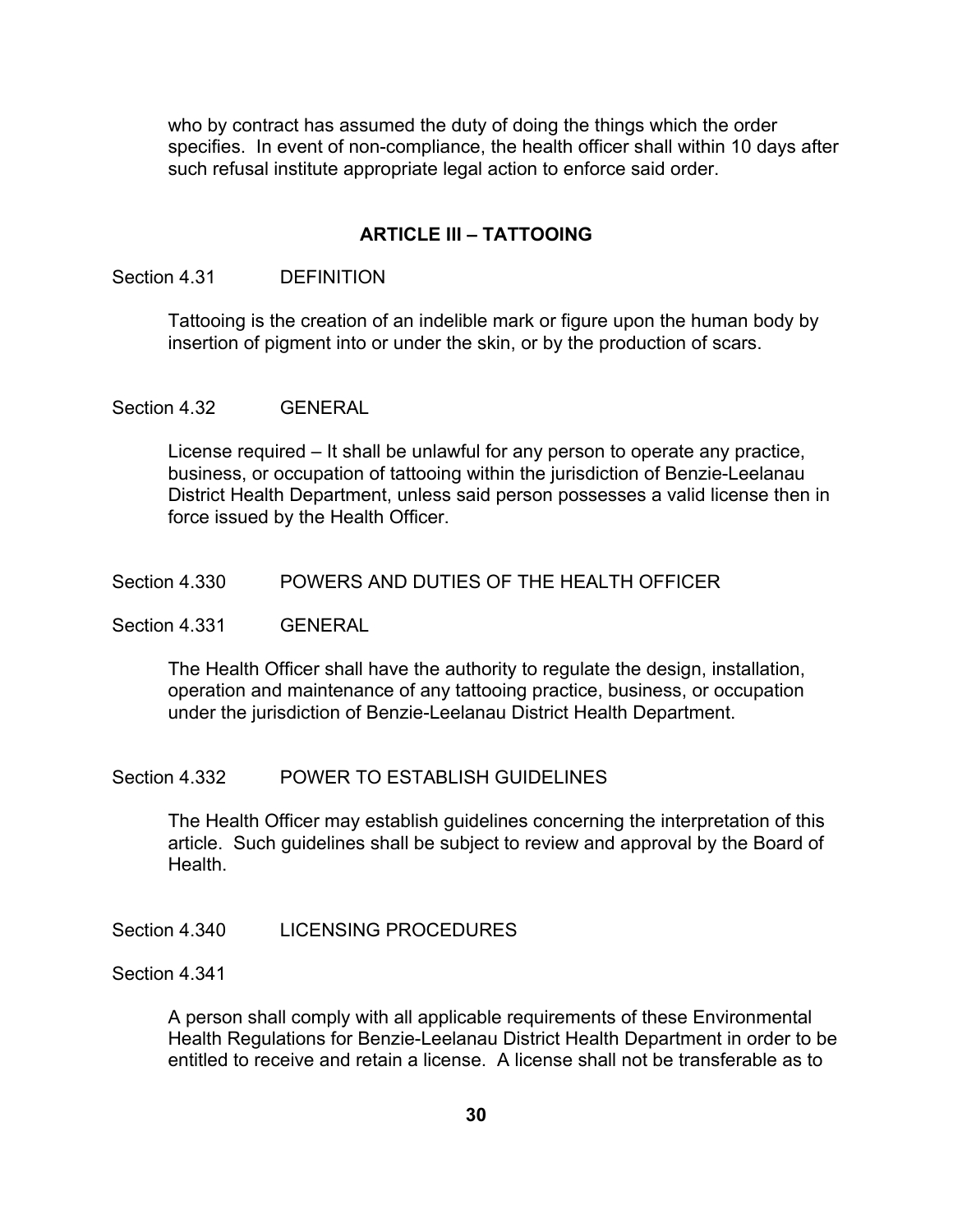person or place. The license shall be placed in a conspicuous place in every establishment.

### Section 4.342

Every license issued hereunder shall expire at midnight on December 31, following date of issuance, or as otherwise stated on the license. Any required license shall be deemed to be in effect as of the date of the Health Officer's approval of the application for same.

# Section 4.343

Any person desiring to engage in the practice, business, or occupation of tattooing shall make written application for a license on forms provided by the Health Officer. Failure on the part of the applicant to fully complete the required application may be deemed cause for refusal to issue a license.

#### Section 4.344

Upon receipt of a properly completed application accompanied by the appropriate fee, established by the Benzie County Board of Commissioners, the Health Officer shall make an inspection and shall determine compliance with the applicable provisions of the statutes and these Environmental Health Regulations for Benzie-Leelanau District Health Department. Upon confirmation that the applicable requirements have been satisfactorily met, a license shall be issued to the Applicant by the Health Officer. The Applicant may thereafter be referred to as "Licensee".

Section 4.350 LICENSE ACTIONS

Section 4.351 DENIAL OF LICENSE

If the Health Officer finds good and sufficient reason to deny an application for license, he shall issue a notice to the Applicant in writing that the license will not be issued, citing the deficiencies or non-complying items that constitute his reasons for not issuing the license. Until the Applicant has satisfactorily complied with the requirements of these regulations and the terms and conditions of the Notice, the Applicant shall be denied a license.

Section 4.352 SUSPENSION OF LICENSE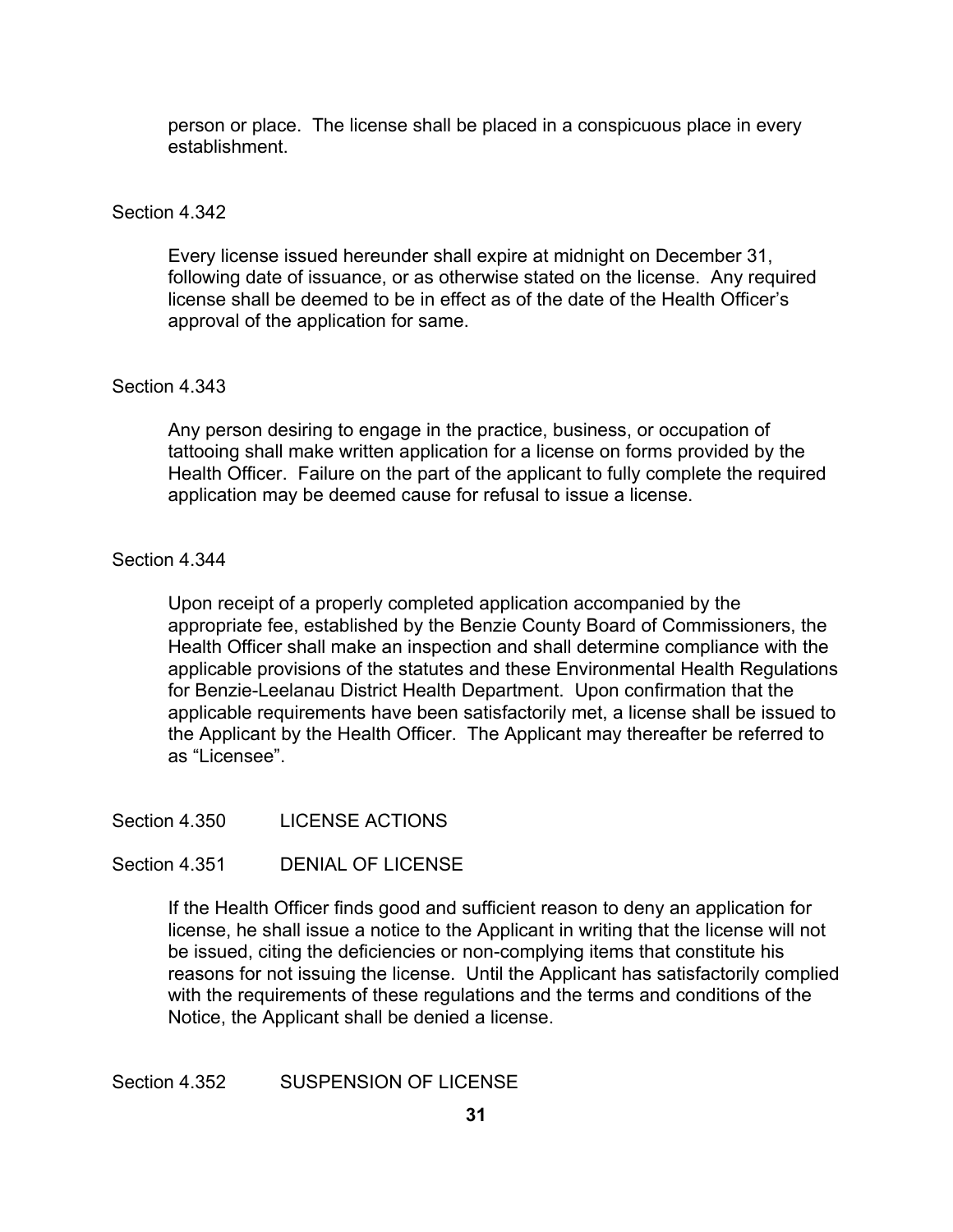Any license issued pursuant to the provisions of these regulations may be suspended by the Health Officer for failure of the Licensee to comply with the applicable requirements of said Regulations. Upon notification of such suspension the Licensee shall immediately cease operations.

# Section 4.353 REVOCATION OF LICENSE

For serious or repeated violations of any of the requirements of these Regulations, or for interference with the Health Officer in the performance of his duties, a license may be revoked by the Health Officer after an opportunity for a hearing has been provided. Prior to such action to revoke a license, the Health Officer shall notify the Licensee in writing, stating the reasons for which the license is subject to revocation and advising that the license shall be revoked at the end of five days following the service of such notice, unless the Licensee files a request for a hearing within such five days, and unless the Licensee at said hearing satisfactorily shows cause why his license should not be revoked. A license may be suspended for cause, pending its revocation or a hearing and decision relative thereto.

# Section 4.36 INSPECTION OF TATTOOING PREMISES

The Health Officer shall have the authority to inspect every premise and location at which the practice of tattooing is being carried on within the jurisdiction of these Regulations and shall make as many inspections and reinspections as are deemed necessary for the enforcement of these regulations and applicable statutes.

### Section 4.37 NOTICE OF SUSPENSION OF LICENSE

Whenever, in the opinion of the Health Officer, continued operation of a tattooing practice, business, or occupation would create a substantial hazard to the public health, the Health Officer may issue a written notice to the Licensee or operator thereof, citing such conditions and stating that the license is immediately suspended and that all tattooing operations shall be discontinued at once. The Licensee shall immediately comply with the Notice of Immediate Discontinuance of Operation and there shall be no further tattooing until or unless the license shall have been reinstated.

## Section 4.38 REINSTATEMENT OF SUSPENDED LICENSES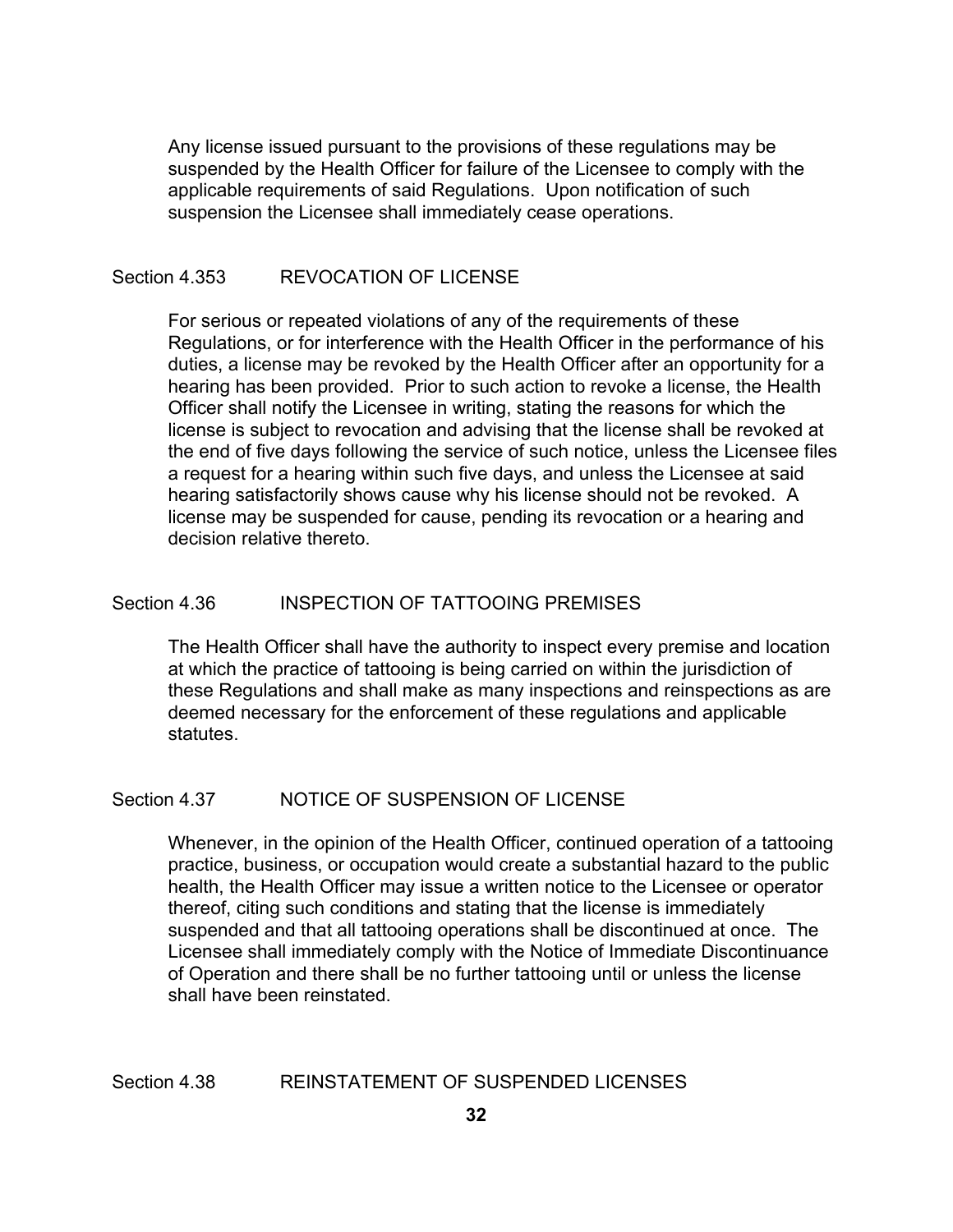Any person whose license has been suspended may, at any time, make a written application for reinstatement of the license. Such a written application shall include a statement signed by the applicant to the effect that, in the applicant's opinion, the conditions causing such suspension of the license have been corrected. Within reasonable time, not exceed ten working days following the receipt of such application, the Health Officer shall make a reinspection. If the Applicant is then in satisfactory compliance with these regulations and applicable statutes, the license shall be reinstated.

### Section 4.39 UNLAWFUL CONDITIONS OF TATTOOING PREMISES

Needles, dyes, inks and other materials or equipment used in tattooing shall be kept in a clean, sterile and non-toxic condition and the environment of the premises shall be such as to prevent transmission of etiologic agents. Violation of this provision is hereby declared detrimental to health and dangerous to human life and shall be considered a nuisance for purposes of Section of 4.22 of these Regulations.

# **CHAPTER V**

### Section 5.10 VIOLATION OF THE CODE

Upon receipt of information that a violations of the Code or its regulations will adversely affect or endanger public health, safety, welfare or the environment, and after consultation, with the Director of the Department, the Board of Health, or the health officer or his/her designated representative may:

- A. Issue a Cease and Desist Order and suspend any permit, Certificate or other approval issued pursuant to this Code to the owner or other person violating this Article, and afford the owner or other interested person Notice and Opportunity for Hearing as provided in Sec. 5.19 of this Article;
- B. Request the prosecuting attorney in the County where the violation has occurred or is occurring to commence an action to enjoin the act or practice and obtain injunctive relief and abatement upon a showing that a person has violated, or is continuing to violate, any Article or provision of the Code in a manner that may become injurious to public health, safety or welfare. Upon approval of the Board of Health, the health officer may obtain the services of a special attorney to commence and prosecute such action for injunctive relief or abatement. The action authorized by this paragraph shall include all injunctive relief to restrain, prevent or correct a violation of law, rule or order which the health officer has a duty to enforce; or to restrain, prevent or correct any activity or condition which the health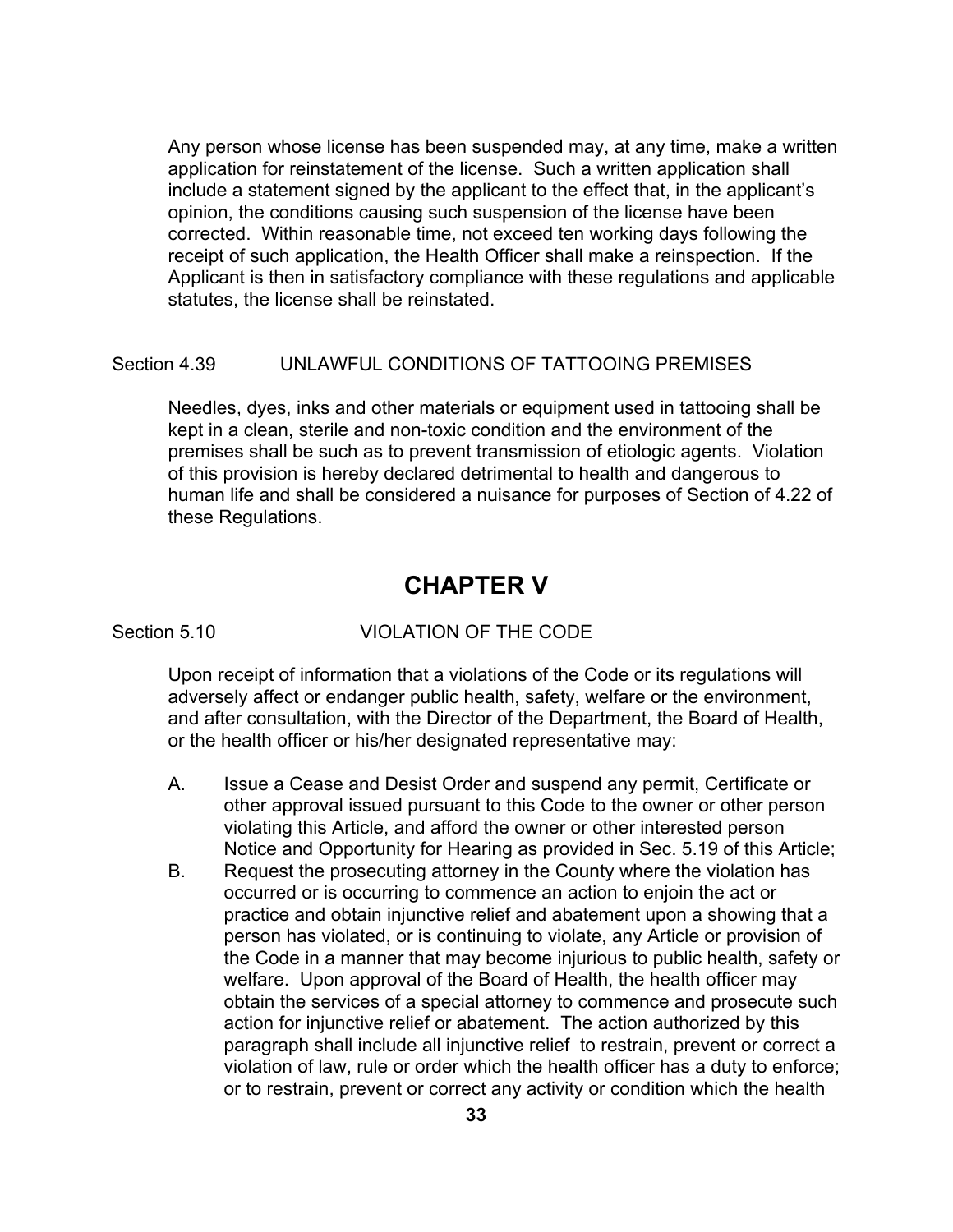officer believes "adversely effects the public health" as authorized by 1978 PA 368, part 127; MCLA 333.1101 et seq.; MSA 14.15 et seq., or other law. In addition to injunctive or other relief as authorized herein, the health officer may seek costs of avoiding, correcting, removing or abating the violation requiring immediate response, including any other costs authorized by law in such action.

# Section 5.11 RESTRAINING ORDER

Notwithstanding any other provision herein, if a health officer reasonably believes that any activity or condition in violation of this Code adversely affects the public health, then such health officer is authorized to seek to obtain an injunction to restrain, prevent or correct any such activity or condition and to assess the costs thereof, including the costs of coming upon the premises and correcting, abating, removing or remediating any such activity or condition in the event that the owner refuses to take such action on a reasonable request.

# Section 5.12 CIVIL FINES OR PENALTY

Any person who violates a provision of the Code, or makes a false statement or representation with respect to any material matter under this Code, should be liable for fines or civil penalties of not more than \$1,000.00. If a violation is of a continuing nature, then each day that a violation occurs shall be considered a separate offense and shall be subject to a separate fine or penalty for each such occurrence. Any person who violates a provision of this Code, or who makes a false statement under the Code, shall be subject to an assessment of costs for enforcement action authorized and required, including, but not limited to the cost of abatement, remediation, prevention of further violation, expert witness fees and actual attorney fees. Any enforcement action taken under this provision shall not constitute a waiver of any other claims or remedy of a health officer or the Health Department as provided for in this Code and Regulations, or other law.

#### Section 5.13 INJUNCTION

Notwithstanding the existence of any other remedy, a health officer, without posting a bond, may maintain an injunction or equitable action to restrain, prevent or correct the violation of law, rule, or order which the health officer has the duty to enforce, or restrain, prevent or correct any activity or condition which the health officer reasonably believes adversely affects the public health. The costs of such action, including the costs of restraining, preventing or correcting such violation, and witness fees and attorney fees as authorized by law, shall be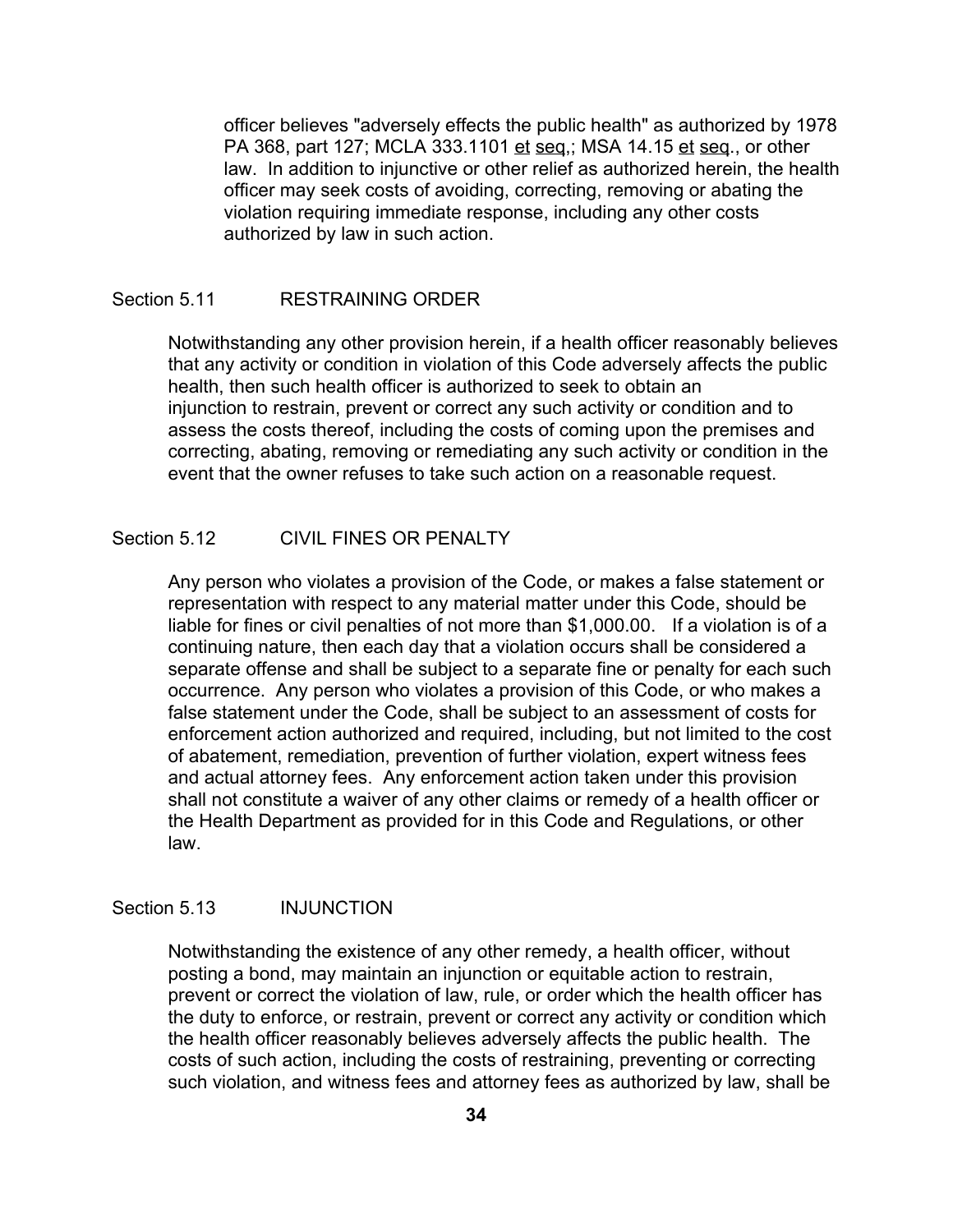assessed against the defendant.

### Section 5.14 **ISSUANCE OF A CIVIL CITATION**

If a local Health Department representative or health officer believes that a person is violating a provision of this code or an order issued pursuant to this code which the local Health Department has the authority and duty to enforce, the representative may issue a citation at that time or not later than ninety (90) days after discovery of the alleged violation. The citation shall be written and shall state with particularity the nature of the violation including reference to the section, rule, order or regulation believed to be, or have been, violated, the civil penalty established for such violation, if any, and a right to appeal the citation pursuant to Section 2462 of 1978 PA 368; MCLA 333.2462; MSA 14.15(2462); or 5.19 of this Code and its Regulations. The citation shall be delivered or sent by certified mail to the alleged violator. This provision is optional, and a decision by the health officer not to issue a citation shall not be construed to waive any other rights or remedies authorized by law or this Code.

- (A) The alleged violator may petition the local Health Department for a Hearing not later than twenty (20) days after receipt of the citation, and the Hearing shall be held within thirty (30) days after receipt of the petition. The Administrative Hearing shall be conducted in accordance with Section 5.19 of this Code. After the Hearing, the health officer may affirm, dismiss or modify the citation. The decision of the local health officer shall be final, unless within sixty (60) days of the decision the Board of Health or its duly delegated committee grants review of this citation, and after such review, affirms, dismisses or modifies the citation.
- (B) A person aggrieved by a final decision of the health officer or the Board of Health or its designated committee, may petition for review the Circuit Court of the county where the property or premises is located. In the event that the sewage disposal system or water supply crosses the boundaries of two counties, a petition for review may be filed not later than sixty (60) days following receipt of the final decision from the health officer, Board of Health or its designated committee, and not later than the time period provided by the Michigan Court Rules, as amended. The time periods for appeal shall begin to run the day after the date of such final decision.
- (C) A civil penalty for violation pursuant to this Section shall be final if a petition for an Administrative Hearing or Review is not received by the Department or Board of Health within the time specified in this Section. In the event a civil penalty is not paid, the health officer is authorized to commence a civil action to collect the same in the County in which the violation occurred or the defendant resides, and such action shall be an addition to any other action authorized by law.
- (D) The authority for issuing a citation as set forth in this Section at the option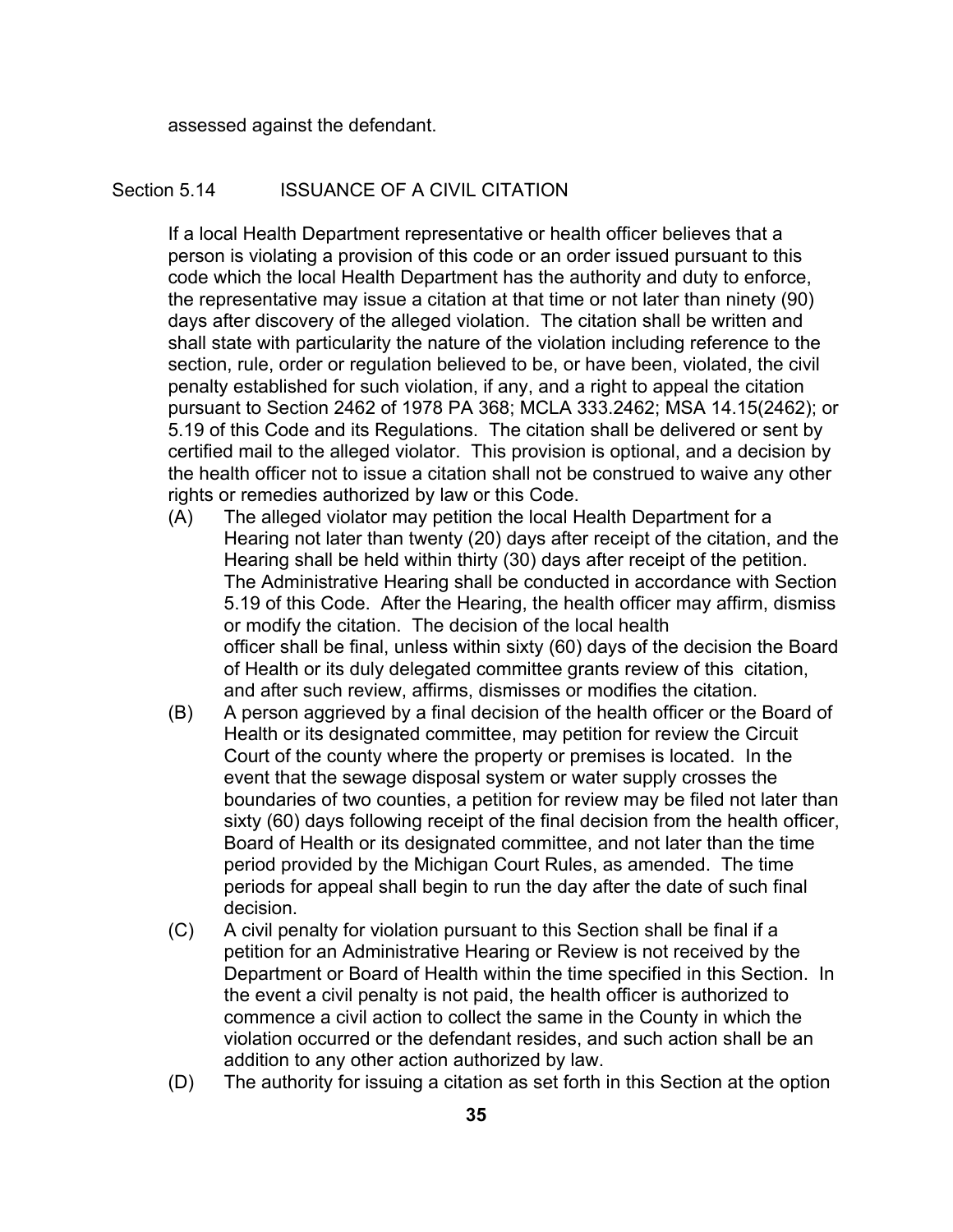of a health officer may be issued and served pursuant to 1927 PA 175, Chapter 4; MCLA 764.9(a)-(g); MSA 28.868(1)-(7).

### Section 5.15 ASSESSMENT AGAINST THE PROPERTY

If the owner or person violating a provision of this Code refuses on demand to pay such expenses incurred by the Department to abate, correct or remove a violation, unsanitary condition or nuisance under Section 5.151, the sum shall be assessed against the property and shall be collected and treated in the same manner as taxes assessed under the general tax laws of this State.

#### Section 5.151 REMOVAL OF A NUISANCE

In the alternative, a health officer may petition a Circuit Court for removal of such nuisance, unsanitary condition or violation of this Code, and a Court, upon finding that a violation or nuisance may be injurious to the public health, may order the removal, abatement or destruction of the violation or nuisance at the expense of the defendant, and in such instance any order or warrant issued to the sheriff or other law enforcement officer may be fashioned to accomplish such purposes.

#### Section 5.16 **ISSUANCE OF A WARRANT**

If an owner of the premises in which a condition causing nuisance, unsanitary condition or person violating the provision of this Code does not comply with an order to such owner or person to avoid, correct or remove such condition which the health officer has reason to believe exists, the health officer may cause such violation, nuisance or unsanitary condition to be removed and may seek a warrant for this purpose. In such event, the owner of the premise shall upon demand pay the reasonable expenses incurred. Warrants shall be based upon facts which establish a reasonable belief that such nuisance, unsanitary condition or violation exists.

## Section 5.17 **INSPECTIONS AND INVESTIGATIONS**

To assure compliance with this Code and its regulations, the local Health Department or a health officer may inspect, investigate or authorize an inspection or investigation to be made of any matter, thing, premise, place, person, record, vehicle, incident or event where a health officer has reason to believe that noncompliance with the laws enforced by a state or a Health Department exists.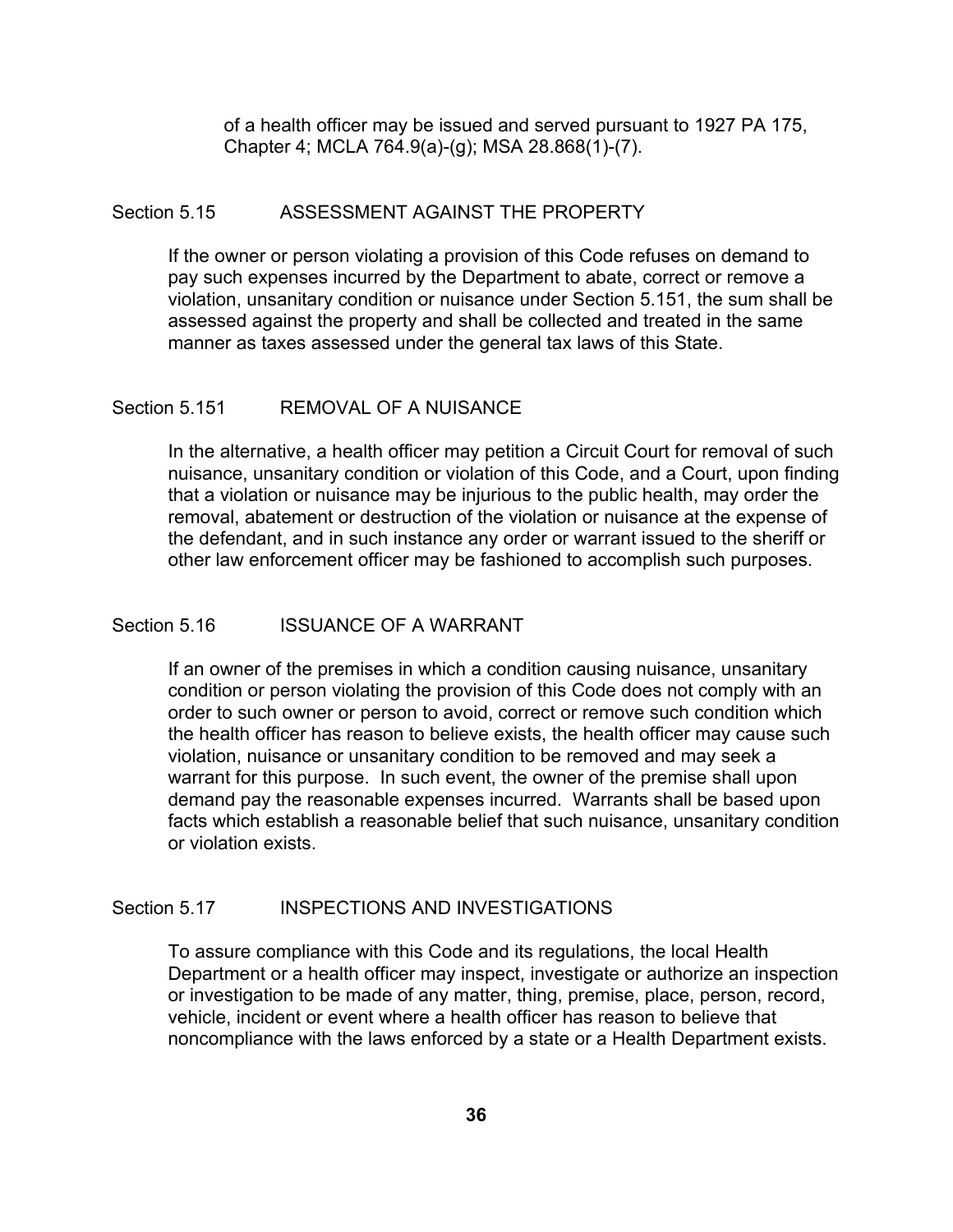### Section 5.171 RIGHT TO OBTAIN SAMPLES

An inspection, under Section 5.17, shall include the right to obtain samples where a health officer has reason to believe that there is a likelihood of contamination of surface water, ground water, water supply or other unsanitary conditions. Upon written notice, an owner or occupant of premises for which such inspection is sought shall provide a reasonable opportunity to a health officer or his/her designated representative. In the event an owner or occupant fails or refuses to provide such opportunity for inspection within ten (10) days of such written notice, a health officer shall have the right to petition a Circuit Court for an order enforcing this Section.

#### Section 5.18 CONVICTION OF MISDEMEANOR

Any person who violates a regulation or provision of this Code is guilty of a misdemeanor, punishable by imprisonment for not more than six (6) months, or a fine of not more than \$200.00 or both, or a fine not in excess of that authorized by 1978 PA 368; MCLA 333.1101 et seq.' MSA 14.15 et seq.; or both. Conviction by jury, court or voluntary plea and acceptance by court under this provision shall not waive any other claim for fines, costs, injunctive or other relief authorized by this Code.

### Section 5.19 **HEARINGS AND APPEALS**

In the event that an owner or interested person is adversely affected by any determination under this Code, the owner or such interested person may request in writing a Hearing before the Board of Health or its designated Committee within thirty (30) days of the date of such determination. Upon receipt of such request, the health officer shall issue a Notice of Hearing within fifteen (15) days of the receipt of the request, and a Hearing shall be held at the next regular meeting of the Board of Health, or its designated Committee, scheduled for such purposes; provided, that a Hearing shall be conducted not later than sixty (60) days from the date of Notice of Hearing. The Hearing shall be conducted with flexibility in regard to rules of evidence and because of the quasi-administrative nature of the proceeding, and the decision of affirming, reversing or modifying, any such determination shall be based upon a majority vote of the Board of Health or its designated committee, and based upon the whole record of testimony and exhibits received at the Hearing. A decision of the Board of Health or its designated committee shall state the reasons and grounds for such decision, and the decision shall be in writing, and a copy shall be furnished to the owner, any interested person, and the health officer within thirty (30) days of the decision. In reviewing a determination, the Board of Health shall not reverse or modify any decision of the health officer unless the owner or an interested person